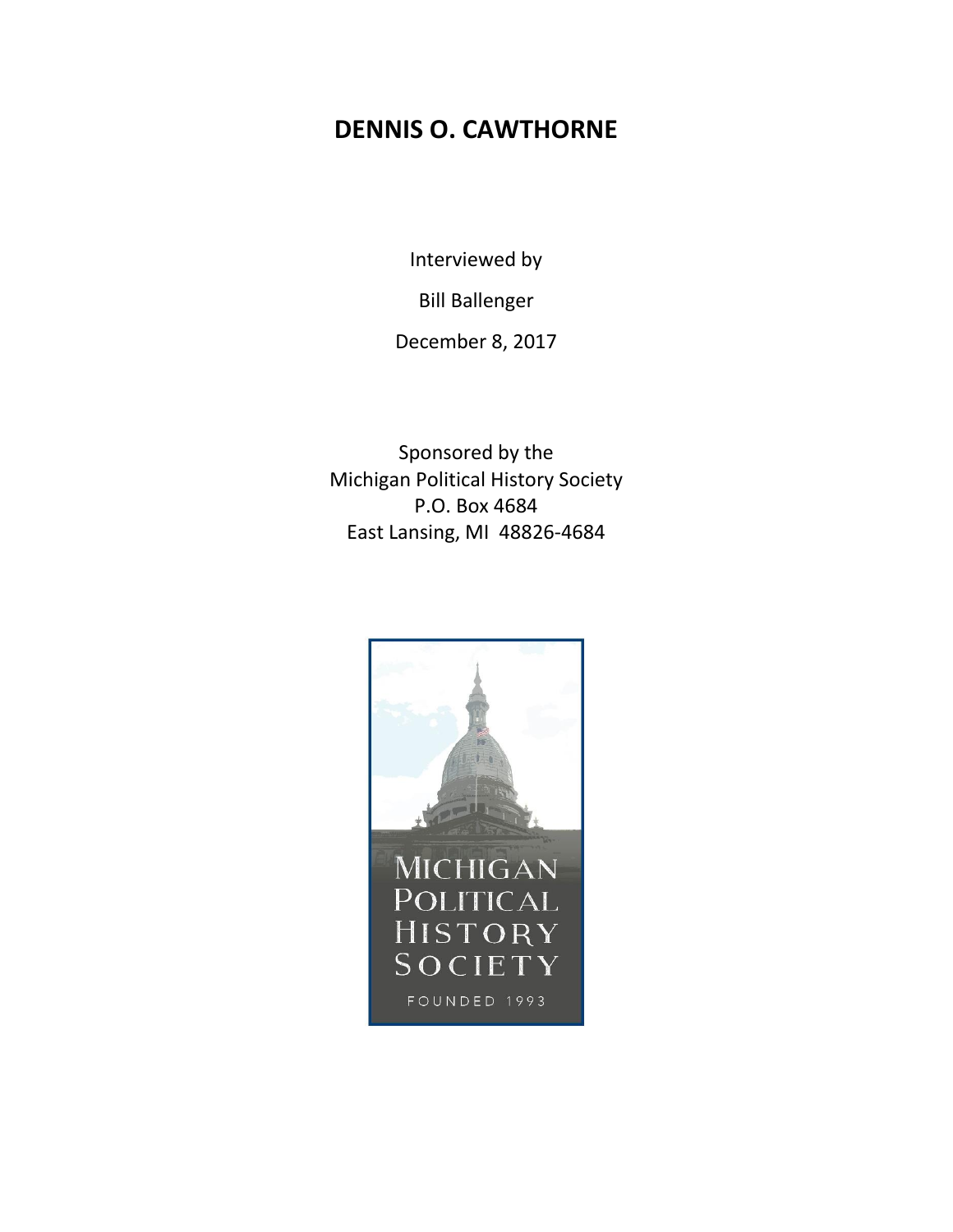This conversation with Dennis Cawthorne is part of the James J. Blanchard Living Library of Michigan

Political History, a project of the Michigan Political History Society.

- Bill Ballenger: We have with us today Dennis Cawthorne, former State House of Representatives' Republican Leader, later prominent lawyer-lobbyist, long-time chairman of the Mackinac Island Park Commission. I am Bill Ballenger, publisher of the digital newsletter, *The Ballenger Report.com*. I want to start out, Dennis Cawthorne, by welcoming you to this particular interview.
- Dennis Cawthorne: Thank you Bill.

Bill Ballenger: Observe that I think you are a native of Manistee Michigan on the shores of Lake Michigan, if I'm not mistaken.

Dennis Cawthorne: That's correct.

Bill Ballenger: And you were born and brought up there and I think both sides of your family, your mother's and father's side had been up in that area since the 19th century. Were they political junkies?

- Dennis Cawthorne: No, they weren't. Now my father, however, was always very civic-minded. And in 1946 as a matter of fact, the local Democratic Party tried to convince him to run for the state House, but he didn't do it, which was a good thing because as all Michigan political historians know, 1946 was the first Republican wave since the depression and in the state House, it was 95 to five Republican and 32 to two in the Senate afterward. So he didn't run. But I got my interest in politics by being, believe it or not, a newspaper delivery boy for the Manistee News Advocate. I would deliver the paper but in the process of delivering the paper, I would read the front page, which caused me to skip quite a few houses by the way. But in reading the front page of the paper, I really got fascinated by the political stories. And when I was in third grade I found a book on the presidents and I had that book at my desk all that school year. So when the school year ended the teacher said, "You may as well take this book and keep it as your own." And I have it, and I have it to this day. And then another example of misspent youth at that age, which was about nine or ten, I also started reading the Michigan Manual. So I got totally engrossed in politics and particularly Michigan politics.
- Bill Ballenger: Wow! You were born in 1940. So we're talking about 1950 when you hit your stride here, getting inculcated in political wisdom. So what happened after that? Did you have the Eisenhower election coming up in 1952?
- Dennis Cawthorne: Well, I got really pumped up in advance to the Eisenhower election and I formed a *Young People for Eisenhower Club* in Manistee. We got a lot of publicity for the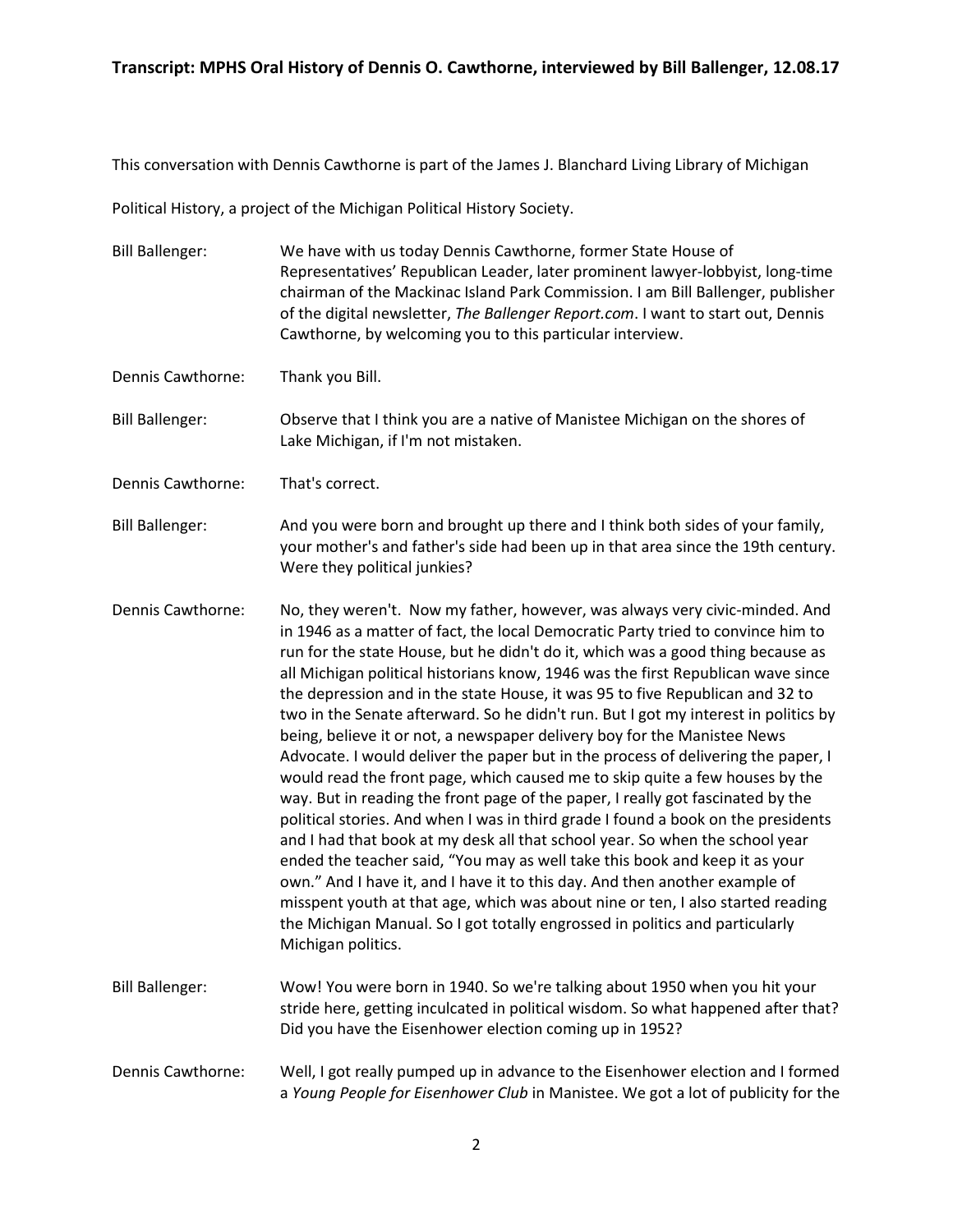|                        | club. A picture appeared on the front page of the Grand Rapids Press and Grand<br>Rapids Herald and other papers. And I guess the highlight of it all was when I<br>actually got a hand-signed, personally signed letter from Ike thanking me for my<br>endeavors. So, by this time now I'm really pumped up and of course he won the<br>election and we were very, very pleased by that. I didn't get invited to that<br>inauguration, but four years later when he was re-elected, I also got an<br>invitation to the inaugural, which at that time really was sort of a special thing.<br>Now they'd go out en masse, but back in those days it was kind of unusual for<br>particularly a 16-year-old kid to get an invitation to the inaugural.                                                                                                                                                                                                                                                                                                                                                                                                                                                                                                                                                                                                                                                                                                                                                                                                                                                                                                                                                                                                                                                                                                                                                                                                                                                                                                                                                                                                  |
|------------------------|------------------------------------------------------------------------------------------------------------------------------------------------------------------------------------------------------------------------------------------------------------------------------------------------------------------------------------------------------------------------------------------------------------------------------------------------------------------------------------------------------------------------------------------------------------------------------------------------------------------------------------------------------------------------------------------------------------------------------------------------------------------------------------------------------------------------------------------------------------------------------------------------------------------------------------------------------------------------------------------------------------------------------------------------------------------------------------------------------------------------------------------------------------------------------------------------------------------------------------------------------------------------------------------------------------------------------------------------------------------------------------------------------------------------------------------------------------------------------------------------------------------------------------------------------------------------------------------------------------------------------------------------------------------------------------------------------------------------------------------------------------------------------------------------------------------------------------------------------------------------------------------------------------------------------------------------------------------------------------------------------------------------------------------------------------------------------------------------------------------------------------------------------|
| <b>Bill Ballenger:</b> | Absolutely. What about that 1956 election? There were a lot of things going on<br>in that election, weren't there?                                                                                                                                                                                                                                                                                                                                                                                                                                                                                                                                                                                                                                                                                                                                                                                                                                                                                                                                                                                                                                                                                                                                                                                                                                                                                                                                                                                                                                                                                                                                                                                                                                                                                                                                                                                                                                                                                                                                                                                                                                   |
| Dennis Cawthorne:      | Well, that was a big year for, I guess me personally, in terms of my future. What<br>happened was in the ninth congressional district, which was Western Michigan<br>from Muskegon up through Grand Traverse, the incumbent member of<br>Congress was Ruth Thompson, and Ruth Thompson was the first woman elected<br>to Congress from Michigan. And a lot of people have always assumed it was<br>Martha Griffiths. No, it was Ruth Thompson, a rather conservative Republican<br>female from Western Michigan who is number one. Well, Ruth Thompson had<br>very foolishly, I guess might be the right word, gotten in the middle of a big<br>dispute among the communities in Northern Michigan as to who would be<br>awarded a jet airbase. Now these days, most communities would probably run<br>the other direction if they were offered a jet air base but in the 1950s in the<br>Traverse City, Cadillac, Manistee area it was a big deal because they saw it as<br>potentially a big economic boon. Well, anyway, Miss Thompson got on the<br>wrong side of the issue. Many of the communities were ticked off. Manistee<br>was the one community that she did not tick off. Bob Griffin, a young Traverse<br>City attorney ran against her during the primary. I actually worked on Miss<br>Thompson's campaign. She got creamed in the primary everywhere except<br>Manistee County where she won handily. So after that primary election, I wrote<br>Bob Griffin a letter as a 16-year-old, and said, "Hey, the primary is over, I'd be<br>glad to work for you." And in those days, there weren't volunteers on the<br>ground, at least in rural areas. So I was literally a one-man team for Bob Griffin<br>in Manistee County and just before the election of 1956, I wrote him a letter<br>and I said, "I've been out doing this, this and this, and I predict you're going to<br>carry this county by 300 votes." Well, when he got the letter, he chuckled and<br>said, "Well, this young man, is very nice, we appreciate all his work, but we're<br>going to get creamed there." Well, he carried Manistee County by 325 votes. |
| <b>Bill Ballenger:</b> | Wow!                                                                                                                                                                                                                                                                                                                                                                                                                                                                                                                                                                                                                                                                                                                                                                                                                                                                                                                                                                                                                                                                                                                                                                                                                                                                                                                                                                                                                                                                                                                                                                                                                                                                                                                                                                                                                                                                                                                                                                                                                                                                                                                                                 |
| Dennis Cawthorne:      | And the next spring he came to me and asked me if I'd like to work for a<br>summer in Washington. Well, would I?                                                                                                                                                                                                                                                                                                                                                                                                                                                                                                                                                                                                                                                                                                                                                                                                                                                                                                                                                                                                                                                                                                                                                                                                                                                                                                                                                                                                                                                                                                                                                                                                                                                                                                                                                                                                                                                                                                                                                                                                                                     |
| <b>Bill Ballenger:</b> | You were like between your junior and senior years in high school.                                                                                                                                                                                                                                                                                                                                                                                                                                                                                                                                                                                                                                                                                                                                                                                                                                                                                                                                                                                                                                                                                                                                                                                                                                                                                                                                                                                                                                                                                                                                                                                                                                                                                                                                                                                                                                                                                                                                                                                                                                                                                   |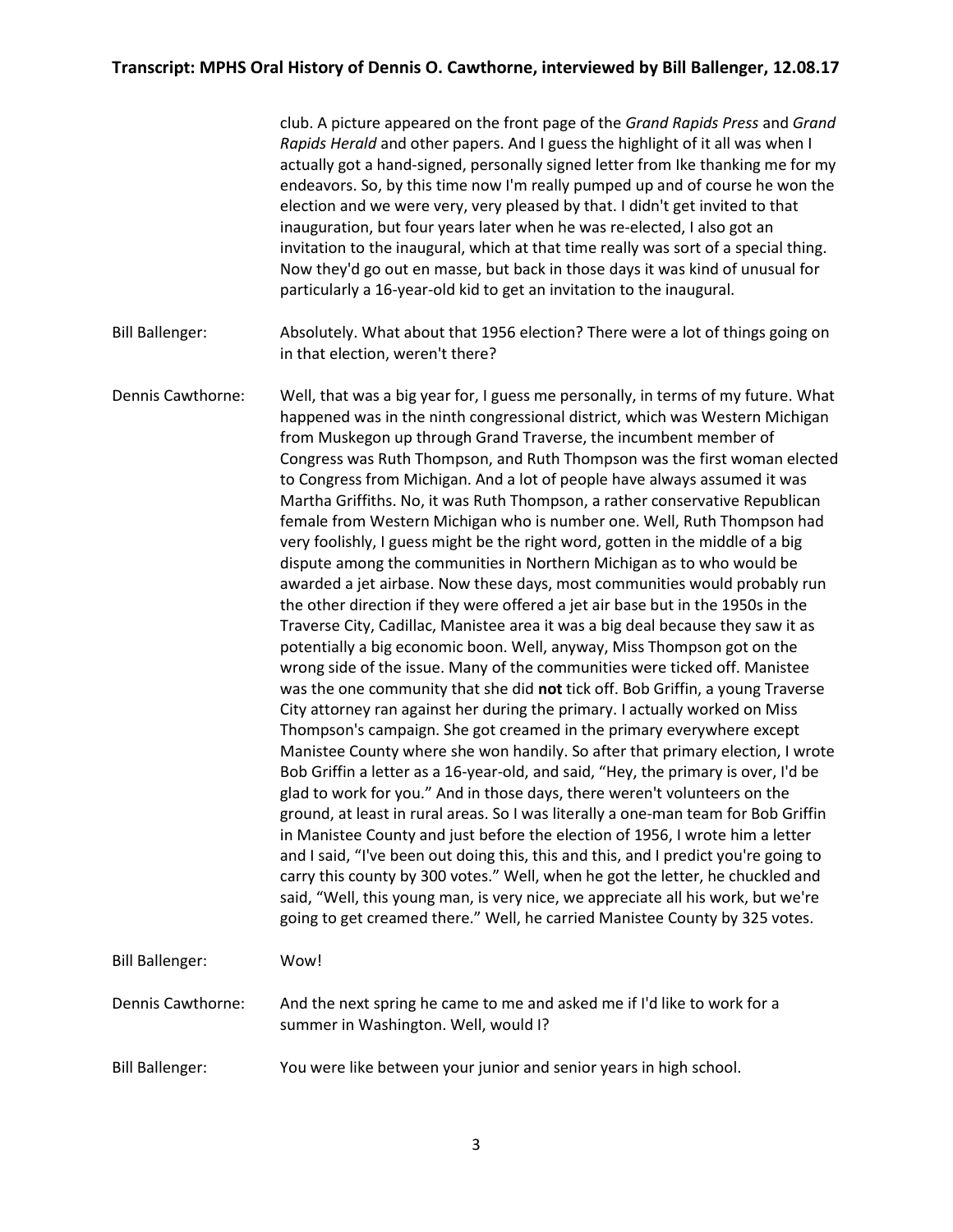| Dennis Cawthorne:      | That's correct. That's correct. And one of the interesting things was; these days,<br>Washington is awash in interns on Capitol Hill. There are interns everywhere.<br>But I was told when I came to Washington in that summer of 1957, that there's<br>only one other young intern in a Congressional office. And I believe that was<br>probably true. So I really had an unusual opportunity and that summer I had a<br>chance to meet Richard Nixon - and we did a TV show together. I met LBJ, JFK<br>and one of the interesting things was, I was invited to go with Bob Griffin to the<br>Pentagon to meet with the Assistant Secretary of Defense. Now these days,<br>that will never happen. But that was another memorable occasion for that<br>summer of 1957. |
|------------------------|--------------------------------------------------------------------------------------------------------------------------------------------------------------------------------------------------------------------------------------------------------------------------------------------------------------------------------------------------------------------------------------------------------------------------------------------------------------------------------------------------------------------------------------------------------------------------------------------------------------------------------------------------------------------------------------------------------------------------------------------------------------------------|
| <b>Bill Ballenger:</b> | What did you do for housing down there?                                                                                                                                                                                                                                                                                                                                                                                                                                                                                                                                                                                                                                                                                                                                  |
| Dennis Cawthorne:      | Well, I lived with the Griffin family for the first three weeks in my time there. So<br>I got to know and babysit actually part time                                                                                                                                                                                                                                                                                                                                                                                                                                                                                                                                                                                                                                     |
| <b>Bill Ballenger:</b> | This is unbelievable!                                                                                                                                                                                                                                                                                                                                                                                                                                                                                                                                                                                                                                                                                                                                                    |
| Dennis Cawthorne:      | for future MI Supreme Court Judge Robert Griffin. So that was a great time.<br>Then after that I lived on my own as a 17-year-old in Washington; something<br>else that I'm not sure these days that would happen. So I really had a chance to<br>spread my wings and learn about the ways of the world.                                                                                                                                                                                                                                                                                                                                                                                                                                                                 |
| <b>Bill Ballenger:</b> | Well, so you got back to Manistee for your senior year. It must have seemed<br>pretty placid stuff at that point compared to what you'd experienced in the<br>summer of 1957, right?                                                                                                                                                                                                                                                                                                                                                                                                                                                                                                                                                                                     |
| Dennis Cawthorne:      | Well that's true. But then Bob Griffin contacted me the following spring and<br>said, "Would you like to come back?" And so I went back to Washington in the<br>spring of 1958, and that was the year that he was beginning to really tune up<br>the Landrum-Griffin Bill, which is a landmark piece of legislation to rein in union<br>excesses. So I had some tangential involvement in that.                                                                                                                                                                                                                                                                                                                                                                          |
| <b>Bill Ballenger:</b> | Right. Did he have any recommendation for you as to your educational direction<br>at that point? You were getting out of high school, where were you going to go?                                                                                                                                                                                                                                                                                                                                                                                                                                                                                                                                                                                                        |
| Dennis Cawthorne:      | As a matter of fact, he did play a big role in that because he recommended to<br>me that I attend a small liberal arts school. He thought that was the best thing<br>to do, particularly if later on I was going to go to grad school, like a law school.                                                                                                                                                                                                                                                                                                                                                                                                                                                                                                                |
| Dennis Cawthorne:      | So one of the places he recommended was Albion College and so I got kind of<br>fascinated with it and I went there and it was a very wise decision as it turned<br>out.                                                                                                                                                                                                                                                                                                                                                                                                                                                                                                                                                                                                  |
| <b>Bill Ballenger:</b> | And then after that what happened? And by the way, while you were at Albion,<br>that was the election of 1960: Kennedy versus Nixon, whom you had met three                                                                                                                                                                                                                                                                                                                                                                                                                                                                                                                                                                                                              |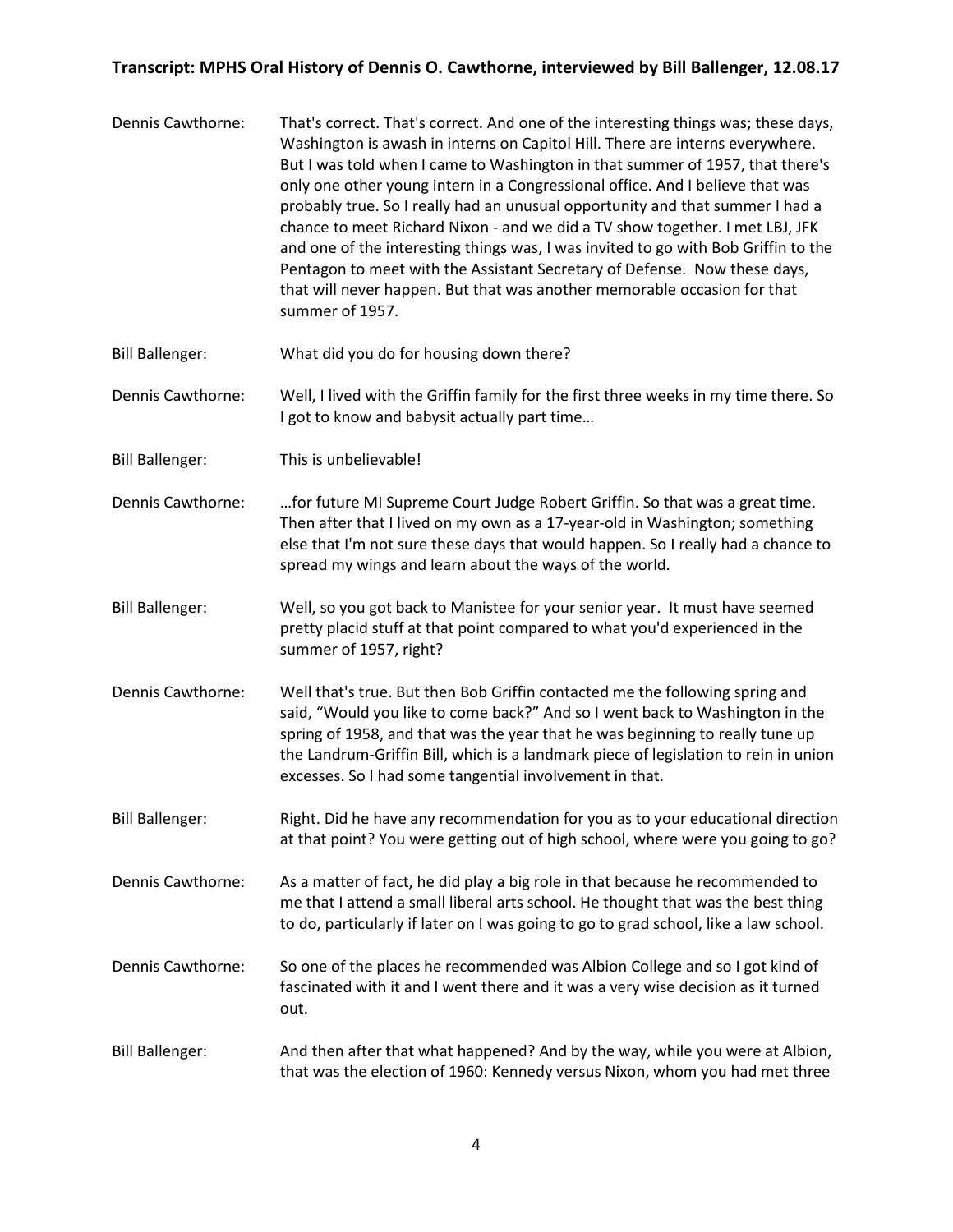years before. Did you have any role in that campaign? Did you do anything up in Manistee or down in Albion, or what?

- Dennis Cawthorne: Yes as a matter of fact at Albion, we kind of restarted the college Republicans there. And so John F. Kennedy came through Albion on a campaign train express and they stopped in Albion and he was talking to a great crowd about "missile gap", which was a big issue in which later on I think has been pretty much debunked as being legitimate, but it was a big issue in '60. Well he said something about the missile gap and this is really crazy: the crowd happened to go silent just at that moment and I don't think I'm a big mouth, but I said from the crowd: "All a matter of statistics." And he said: "No young man, it is not just a matter of statistics." So I actually had an interchange with…totally unplanned.
- Bill Ballenger: A public debate!
- Dennis Cawthorne: Yeah with JFK totally unplanned, and anyway so that was quite a memorable occasion. And the Albion campus by the way went eight to one for Nixon over Kennedy. It had nothing to do with our campaign, but…
- Bill Ballenger: I doubt if the margin would have been of those proportions nowadays.
- Dennis Cawthorne: They would not be.
- Bill Ballenger: With the student body we have.
- Dennis Cawthorne: Things are very different. Yeah, very different. Absolutely.
- Bill Ballenger: So anyway you got through 1960, tried to keep your eye on the ball academically. Got out of Albion in like what, 1962?
- Dennis Cawthorne: Correct.
- Bill Ballenger: And then what? Went to law school?
- Dennis Cawthorne: Yes, I decided that I would like to go to law school, even though I'd already decided, "I don't think I want to be a practicing lawyer." But, as one who had a great interest in politics I thought, "What could be a better piece of preparation?" So I was accepted at Harvard, Duke and Yale. And my first inclination was to go to Yale, but I had a professor, a very revered professor at Albion, and to this day well-known, and well-remembered, Julian Rammelkamp. He had done graduate work at Harvard. When he found out that I was considering going to Yale instead of Harvard, he said, "No-one, **no-one** gets accepted to Harvard Law School and turns it down."
- Bill Ballenger: And turns it down, you can't.
- Dennis Cawthorne: And I said, "I think that man's got a point." So I went to Harvard.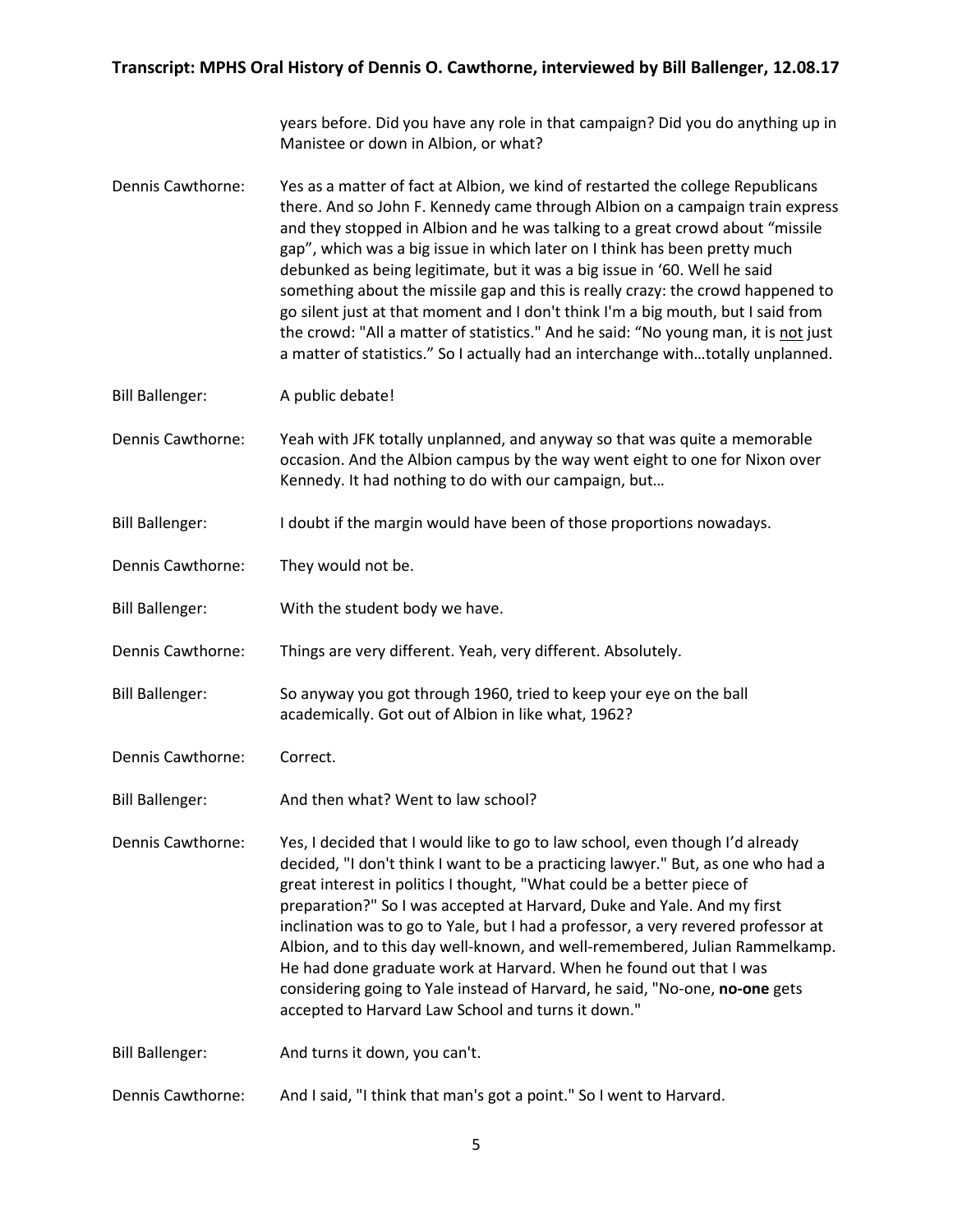- Bill Ballenger: But before you started out that fall, remember that year '62 was the year that George Romney was elected governor, the first time a Republican had been elected in fourteen years. Did you have any role in that campaign?
- Dennis Cawthorne: Well interestingly enough, and a lot of people don't know this, but Bob Griffin was actually planning to run for governor in '62, until Romney got into it. Because he'd contacted me at Albion and said, "This is what I'm planning on doing, and would you be available to become a part of that?" Well he did not run because Romney then got into it. I did some things, but by the time of the fall campaign, I wasn't in Michigan. I was at Harvard.
- Bill Ballenger: No, you were in Cambridge. Yeah, absolutely. So you got through Harvard Law School. You come up to '64 while you're there. That was a turbulent year to say the least. LBJ versus Goldwater. You had reapportionment of all these legislative districts, and that was going to be important to you, I think a couple of years later. What do you remember about that time, '64, and '66?

Dennis Cawthorne: Well first of all, one of the highlights of the Harvard years was the fact that JFK was assassinated the fall of my second year. Of course he was very much intertwined with Harvard, so that was a very traumatic event, especially on the Harvard campus. But anyway, I had gone to work on Mackinac Island a couple summers before, which is another story. And I decided when on the island, just before going back for my last year of law school, I decided that I would run for the legislature two years hence. So I made this decision – I think it was the day before the September 1964 primary. That primary was delayed because the U.S. Supreme Court had finally settled the issue of "one man, one vote" as applied to state legislatures. So I decided that I would run two years hence against the Republican incumbent, who I assumed was easily going to win reelection in the fall of '64. He was an older man. He had never been popular in the district so I figured, "Well this nice young man coming out of Harvard Law School two years hence would take him on in the primary." Well funny thing happened on the way to that plan. The 1964 election resulted in a Democratic state legislature. In fact the House went Democratic 73 to 37. Romney was saved from overrides by one vote, and the state Senate was also overwhelmingly Democratic. And my old Republican incumbent that I had planned to run against, was defeated in the general election. And that was due to the Goldwater landslide, anti-Goldwater landslide. It was due to the one man – one vote decision of the U.S. Supreme Court, and the districts were gerrymandered. Now these days as you know, there's a lot of talk about Republicans doing gerrymandering. I have to tell you that it's **nothing** compared to the gerrymandering done by the Democratic Party and the unions, in 1964. So the Republicans got wiped out, and I faced the prospect now of running against a Democratic incumbent, if I were to run '66.

Bill Ballenger: That was the famous Austin-Kleiner Plan, gerrymander plan the Democrats drew up in '64, and in '72 it turned out to be the Hatcher-Kleiner Democratic Plan…

Dennis Cawthorne: Which was an even **worse** gerrymandering!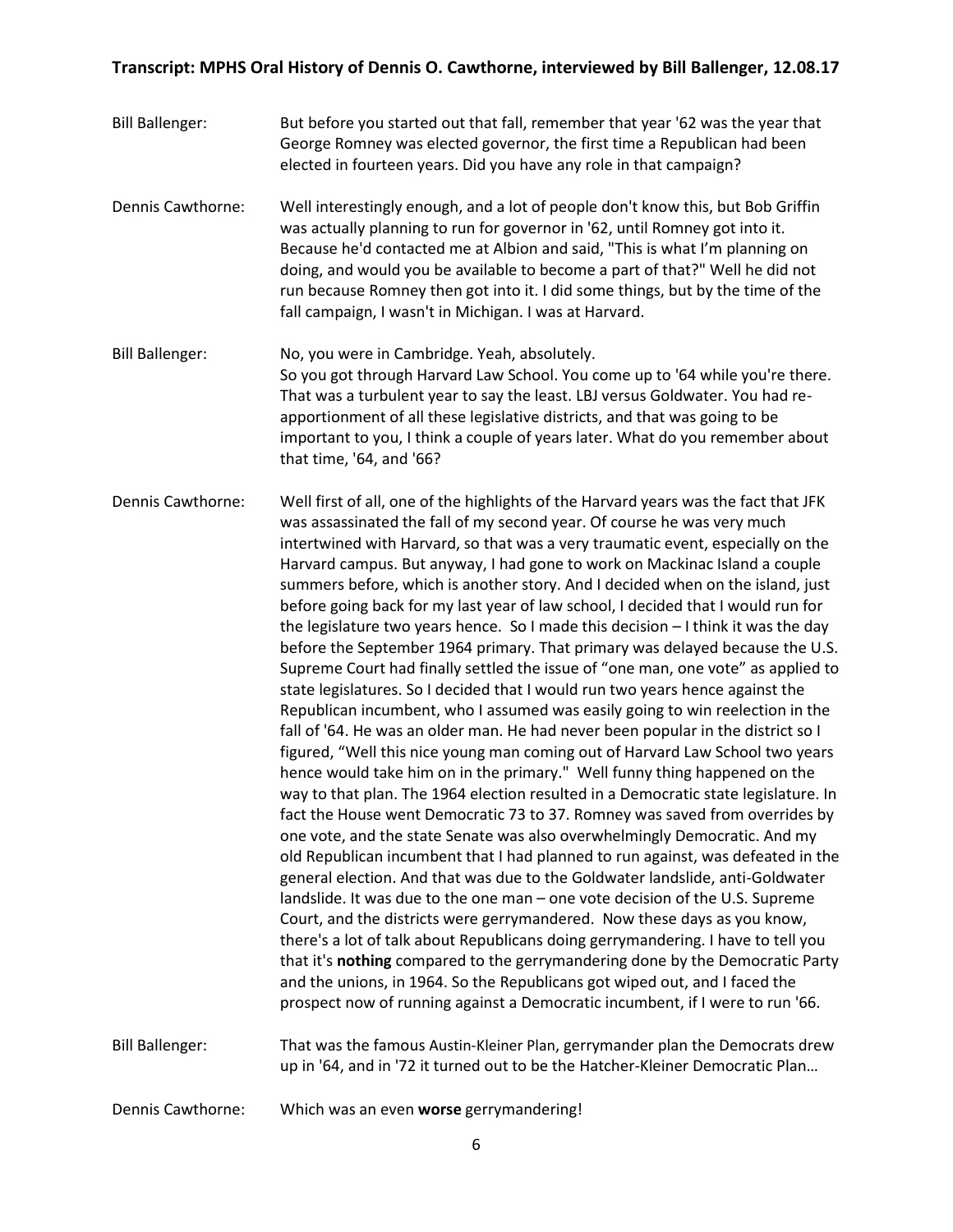| <b>Bill Ballenger:</b> | Even worse gerrymandering; but you survived because in '66 your plan was the<br>same, and still, "I'm going to run for the legislature", but you had to run against<br>the Democratic incumbent, Eugene Cater, wasn't that his name?                                                                                                                                                                                                                                                                                                                                                                                                                                                                                                                                                                                                                                                                                                                                                                                                                                                          |
|------------------------|-----------------------------------------------------------------------------------------------------------------------------------------------------------------------------------------------------------------------------------------------------------------------------------------------------------------------------------------------------------------------------------------------------------------------------------------------------------------------------------------------------------------------------------------------------------------------------------------------------------------------------------------------------------------------------------------------------------------------------------------------------------------------------------------------------------------------------------------------------------------------------------------------------------------------------------------------------------------------------------------------------------------------------------------------------------------------------------------------|
| Dennis Cawthorne:      | Yes that's correct.                                                                                                                                                                                                                                                                                                                                                                                                                                                                                                                                                                                                                                                                                                                                                                                                                                                                                                                                                                                                                                                                           |
| <b>Bill Ballenger:</b> | So what happened?                                                                                                                                                                                                                                                                                                                                                                                                                                                                                                                                                                                                                                                                                                                                                                                                                                                                                                                                                                                                                                                                             |
| Dennis Cawthorne:      | I finished law school then in the spring of '65, and took the bar exam, but there<br>was a gap particularly because I believe one of the law examiners died, and so<br>the results were really delayed that year. In the meantime I was fortuitously out<br>of the blue offered a job at Muskegon Community College teaching political<br>science to freshmen and sophomores. Although because it was a community<br>college, many of the students were actually older than me. So I took that job,<br>and it turned out to be a real blessing, because the community college was<br>located just south of the district that I was going to run in. And the district<br>included parts of Muskegon County, as well as areas just to the north. So I was<br>exposed to a whole area of the district that I had no connections in. A lot of my<br>students on their own came to me and volunteered to campaign. And the<br>interesting thing is that, there are about three or four of them who to this day,<br>over 50 years later, are my very best friends. And we get together once a year. |
| <b>Bill Ballenger:</b> | Absolutely.                                                                                                                                                                                                                                                                                                                                                                                                                                                                                                                                                                                                                                                                                                                                                                                                                                                                                                                                                                                                                                                                                   |
| Dennis Cawthorne:      | So I knocked on 10,000 doors.                                                                                                                                                                                                                                                                                                                                                                                                                                                                                                                                                                                                                                                                                                                                                                                                                                                                                                                                                                                                                                                                 |
| <b>Bill Ballenger:</b> | That district was what? Muskegon County, Manistee, was it Mason?                                                                                                                                                                                                                                                                                                                                                                                                                                                                                                                                                                                                                                                                                                                                                                                                                                                                                                                                                                                                                              |
| Dennis Cawthorne:      | Manistee County, Oceana County, Mason County, Lake County, and Manistee<br>County. And it was a very interesting district for the state House of<br>Representatives, because it was very, very diverse. Lake County, particularly in<br>those days, was                                                                                                                                                                                                                                                                                                                                                                                                                                                                                                                                                                                                                                                                                                                                                                                                                                       |
| <b>Bill Ballenger:</b> | Probably almost the most out-state Democratic county except for the UP<br>maybe.                                                                                                                                                                                                                                                                                                                                                                                                                                                                                                                                                                                                                                                                                                                                                                                                                                                                                                                                                                                                              |
| Dennis Cawthorne:      | Yes, Yes. And it had a heavy black population, and had a very heavy poverty<br>rate.                                                                                                                                                                                                                                                                                                                                                                                                                                                                                                                                                                                                                                                                                                                                                                                                                                                                                                                                                                                                          |
| <b>Bill Ballenger:</b> | Right, one of the poorest counties.                                                                                                                                                                                                                                                                                                                                                                                                                                                                                                                                                                                                                                                                                                                                                                                                                                                                                                                                                                                                                                                           |
| Dennis Cawthorne:      | And Manistee area was very industrial, and very Catholic. Whereas the center of<br>the district was very Protestant and farm areas, and then you had the Northern<br>Muskegon County, which was basically suburbs. So you had a very diverse<br>district.                                                                                                                                                                                                                                                                                                                                                                                                                                                                                                                                                                                                                                                                                                                                                                                                                                     |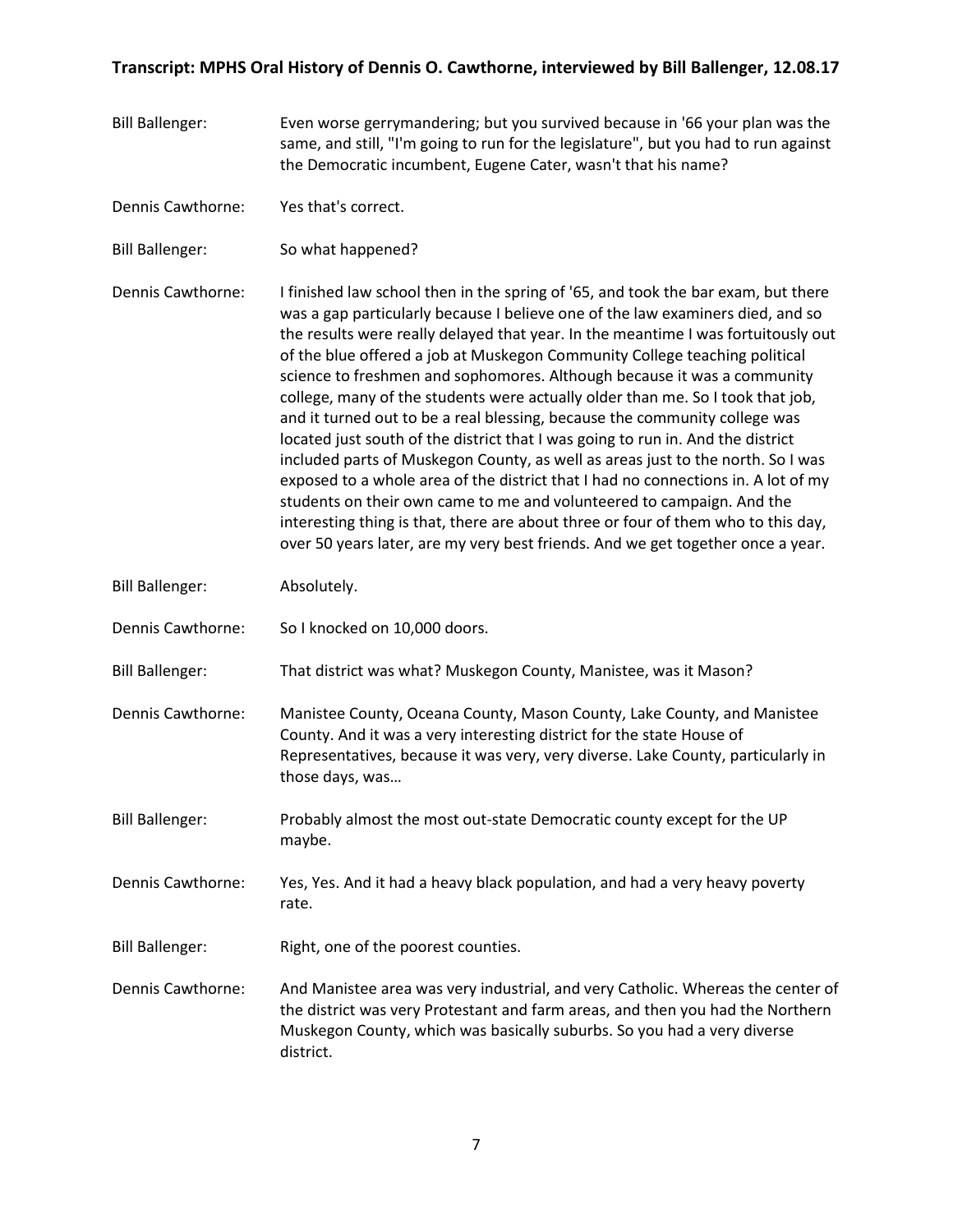Bill Ballenger: So it was a real swing district, a marginal district, and yet '66 really turned out to be as big of a Republican year as '64 had been a Democratic year, right? Dennis Cawthorne: Yes, it was fascinating because no one thought that the Republicans could regain control of the House. As I say down 73-37, and down I think it was 24-14 maybe. Bill Ballenger: I think it was 23-15 – in the Senate. Dennis Cawthorne: 23-15 in the Senate, but George Romney, Bill Milliken and Bob Griffin now running for the US Senate as an incumbent, having been… Bill Ballenger: Yes, appointed. Dennis Cawthorne: …appointed upon Pat McNamara's death. Bill Ballenger: By Romney. Dennis Cawthorne: By Romney, so we had quite a Republican team, but we still didn't think that we're going to win a majority. And in fact, one of the arguments that the Dems made against me in my house district campaign was that, "Well look, even if he wins he'll be in a minority. So support the incumbent, because the Dems are sure to be the majority." Well the "Romney Action Team" as we were called, stunned everybody. We went to a sweep, almost the reveres of '64. The sweep was such that in the House, the House ended up in a 55/55 deadlock. And the state Senate went Republican 20 to 18. Bill Ballenger: And you were a part of that. You were a freshman Republican, and you had to pick a speaker. What happened? Dennis Cawthorne: Well we were hoping that our candidate, Bob Waldron would be elected speaker, but his election hinged totally on the decision of a Detroit Democratic Representative, E.D. O'Brien, to withhold his vote at one of the crucial organizing stages. And he withheld his vote and consequently, the Republicans took control of the house 55 to 54 with one abstention, and Bob Waldron became speaker. But further… Bill Ballenger: Didn't E.D. O'Brien get a committee chairmanship? Dennis Cawthorne: I think he did, but he got paid back by the Dems four years later. Bill Ballenger: They drew him out of the district. Dennis Cawthorne: They partially drew him out of his district, and they put him in with Bill Fitzgerald, a young, dynamic, Detroit representative. And so, E.D. O'Brien got beat in the 1970 primary by Bill Fitzgerald. But further irony is, that in March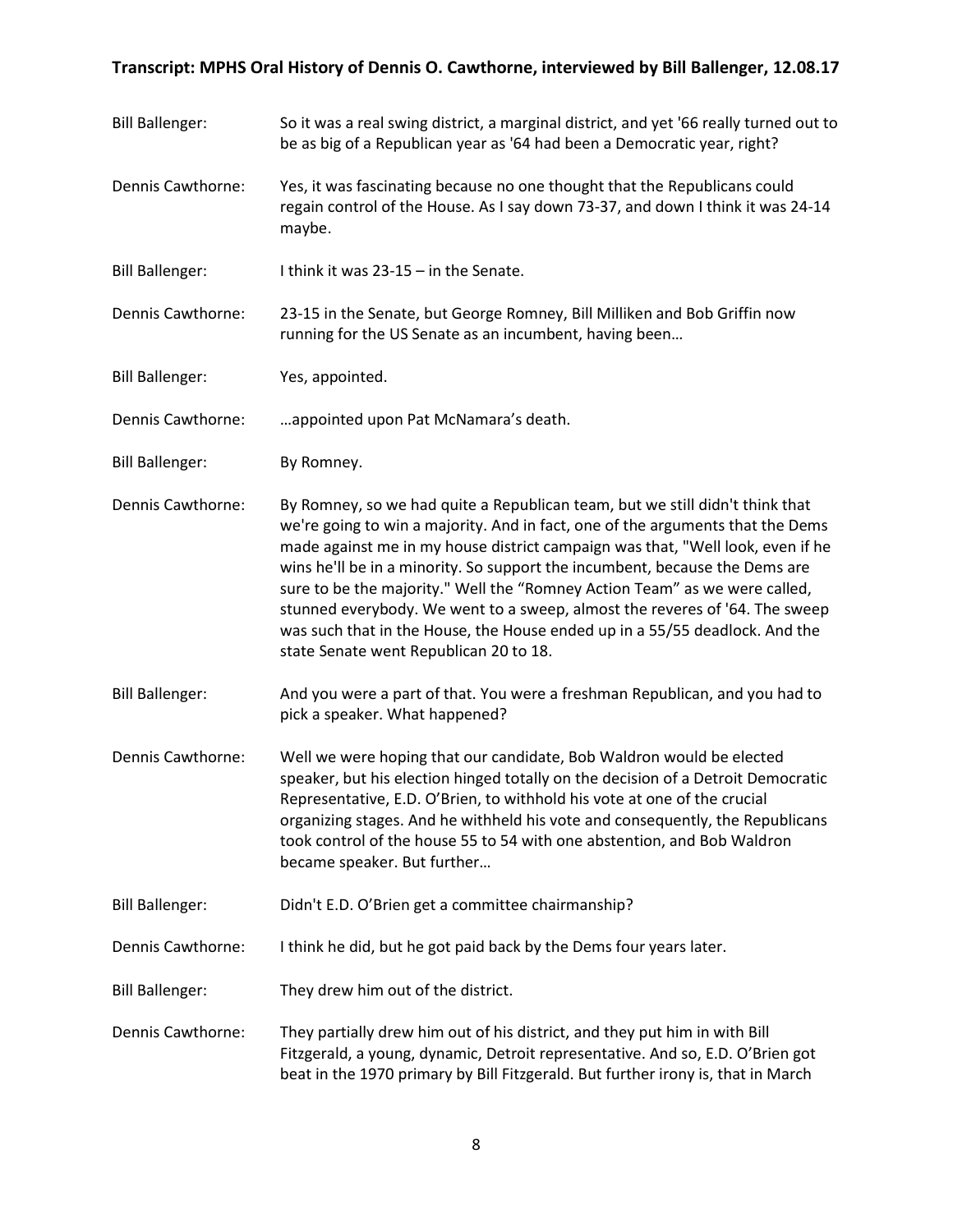|                        | just after we organized in January, the man who had been the Democratic<br>speaker in that '65, '66 legislature, Joe Kowalski, dropped dead.                                                                                                                                                                                                                                                                                                                                                                                                                                                                                                                                                 |
|------------------------|----------------------------------------------------------------------------------------------------------------------------------------------------------------------------------------------------------------------------------------------------------------------------------------------------------------------------------------------------------------------------------------------------------------------------------------------------------------------------------------------------------------------------------------------------------------------------------------------------------------------------------------------------------------------------------------------|
| <b>Bill Ballenger:</b> | And he was still the Democratic leader at that point. I mean in other words, if<br>E.D. O'Brien hadn't sat on his hands Joe Kowalski might be speaker or<br>something.                                                                                                                                                                                                                                                                                                                                                                                                                                                                                                                       |
| Dennis Cawthorne:      | Right exactly.                                                                                                                                                                                                                                                                                                                                                                                                                                                                                                                                                                                                                                                                               |
| <b>Bill Ballenger:</b> | So and he dropped dead in March of '67.                                                                                                                                                                                                                                                                                                                                                                                                                                                                                                                                                                                                                                                      |
| Dennis Cawthorne:      | Right, and so that set up a special election, and again Republicans figured, "Well<br>we don't have any chance of winning this special election. It's in the city of<br>Detroit." But we did run a guy by the name of Tony Licata, and the Dems had a<br>big primary. And the winner of the Dem primary was Jimmy Hoffa Jr., and to<br>everyone's astonishment in the general election to succeed Kowalski, Jimmy<br>Hoffa Jr., lost to Tony Licata. And that was the second to the last time that any<br>democrat running for the state House of Representatives, in the city of Detroit<br>has lost. And no Republican has been elected in the city of Detroit since the<br>1970 election. |
| <b>Bill Ballenger:</b> | Right. Right. Absolutely.                                                                                                                                                                                                                                                                                                                                                                                                                                                                                                                                                                                                                                                                    |
| Dennis Cawthorne:      | But Hoffa was the second to last loss.                                                                                                                                                                                                                                                                                                                                                                                                                                                                                                                                                                                                                                                       |
| <b>Bill Ballenger:</b> | Yeah it's unbelievable. I think the Republicans tagged him with being carpet<br>bagger, remember? He didn't really live in the district?                                                                                                                                                                                                                                                                                                                                                                                                                                                                                                                                                     |
| Dennis Cawthorne:      | I don't recall that.                                                                                                                                                                                                                                                                                                                                                                                                                                                                                                                                                                                                                                                                         |
| <b>Bill Ballenger:</b> | I think that was one of the issues. Whatever. Anyway, okay so the Republicans<br>at this point actually had an absolute 56/54 majority for the balance of that<br>session, ending at the tail-end of '68. So what do you remember from that time?<br>What were the issues at that time? What happened?                                                                                                                                                                                                                                                                                                                                                                                       |
| Dennis Cawthorne:      | Yes, there were a lot of issues of course. Certainly "open housing" was one. I<br>mean probably viewers today don't even know what the open housing issue<br>was, but it had to do with whether or not there could be discrimination in the<br>sale of real estate. And in the Detroit area it was a big issue. The realtors would<br>not show homes to blacks in certain areas, et cetera. So George Romney was<br>very much in favor of an open housing law, and that was very controversial, but<br>it was enacted by a very narrow vote.                                                                                                                                                 |
| <b>Bill Ballenger:</b> | What about the state's finances?                                                                                                                                                                                                                                                                                                                                                                                                                                                                                                                                                                                                                                                             |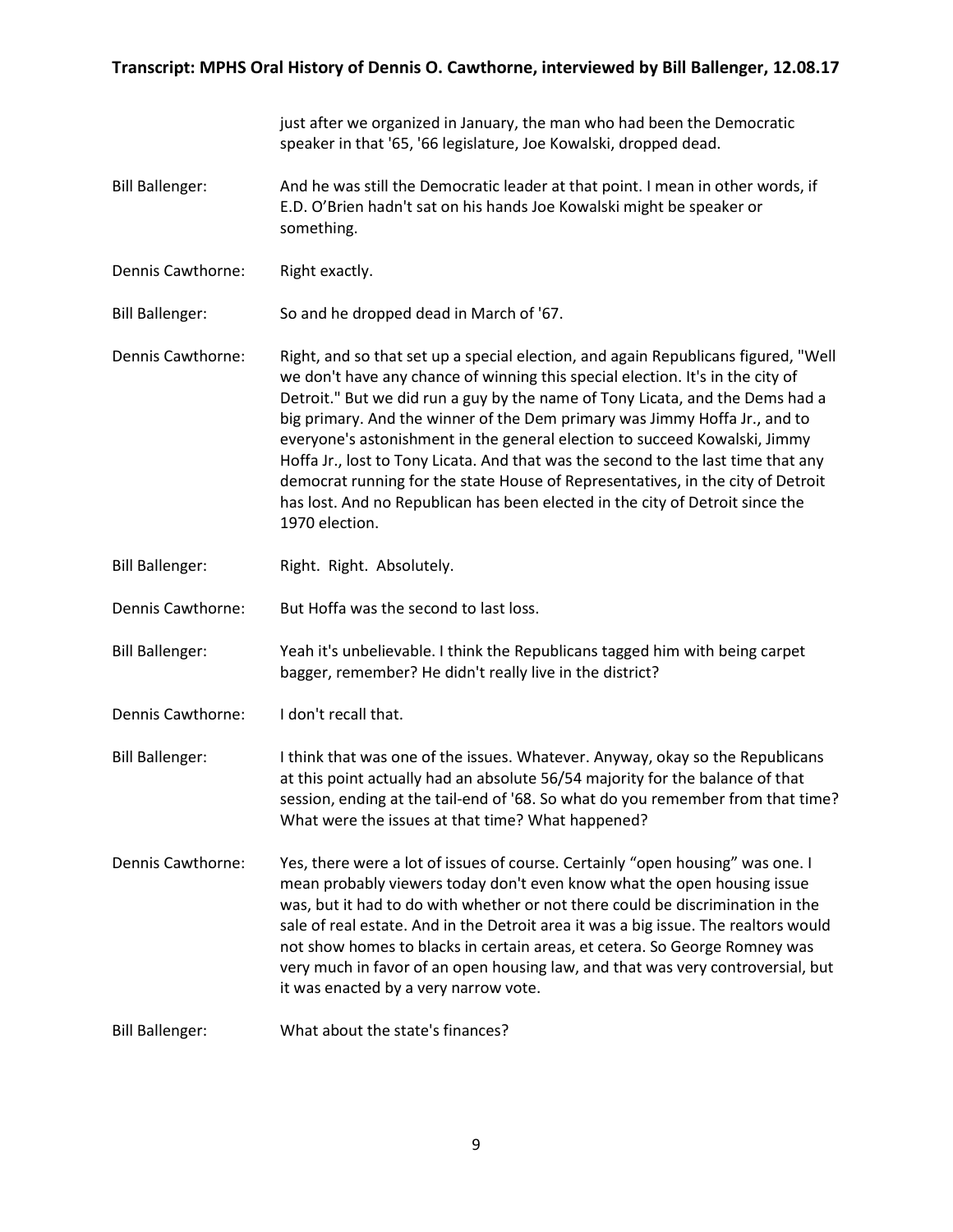- Dennis Cawthorne: States finances, then as now, and George Romney and *the action team* was in favor of enacting the first state income tax. Now Democrats had advocated for it in the past.
- Bill Ballenger: Right. "Soapy" Williams wanted one all during the 1950s, and Republican legislature wouldn't let him have it.
- Dennis Cawthorne: Republican legislature wouldn't let him have it, but George Romney came out in favor of the state income tax, and so we always to this day kind of have to chuckle at we of the *action team* certainly gave some action, because we did enact the first state income tax. I believe there were 57 yes votes, so it had like one or two votes to spare, and I was a yes vote. But one of the interesting things was, I have to sort of chuckle. These days the politicians in Lansing bite their nails over every tax vote. We enacted the first state income tax, and I do not believe that it was even an issue in the following campaign. And it was basically a non-issue, it was non-controversial.
- Bill Ballenger: Well it was part of an overall juggling of the tax rates, both from business, for private individuals. There were some tax reductions in connection with imposing an income tax. The whole idea according to Romney was supposedly fiscal integrity, and getting more of a balance in the tax structure. But you're absolutely right, I mean it was not a controversial issue after that. So what about the Detroit riot in '68? Did that have any direct impact on what was going on in Lansing?
- Dennis Cawthorne: In terms of legislation, my recollection is that it didn't have that much of an impact. But sort of the specter, and the memory of it was very present. I mean debates on the issues always somehow brought in the specter of that. But as far as actual direct legislations, not particularly. Because we had actually enacted open housing just before the riots as I recall. But one area that did emerge then in '68, although I think it was '69 before it was finally resolved, were police and firemen strikes, and teachers were going out on strike. And public employees had just gotten the right to collectively bargain in Michigan in 1965 and '66.

Bill Ballenger: Five and six.

- Dennis Cawthorne: Yeah, previous legislature. So then there were strikes. And so I was on the House Labor Committee that first term and into the second term and that was a major issue. And we resolved it, not in the ways that the municipalities liked, we enacted what's now known as PA 312, which provided binding arbitration for police and fire strikes. But that was another big issue of 1967-68.
- Bill Ballenger: OK, so we get up to 1970, you had been in the House for two terms. Another big issue that came up in 1970, Parochiaid, what about Parochiaid?
- Dennis Cawthorne: Well, Parochiaid was, I have always said, the nastiest, most divisive, most hairpulling legislative issue that I ever encountered. And particularly in my district, it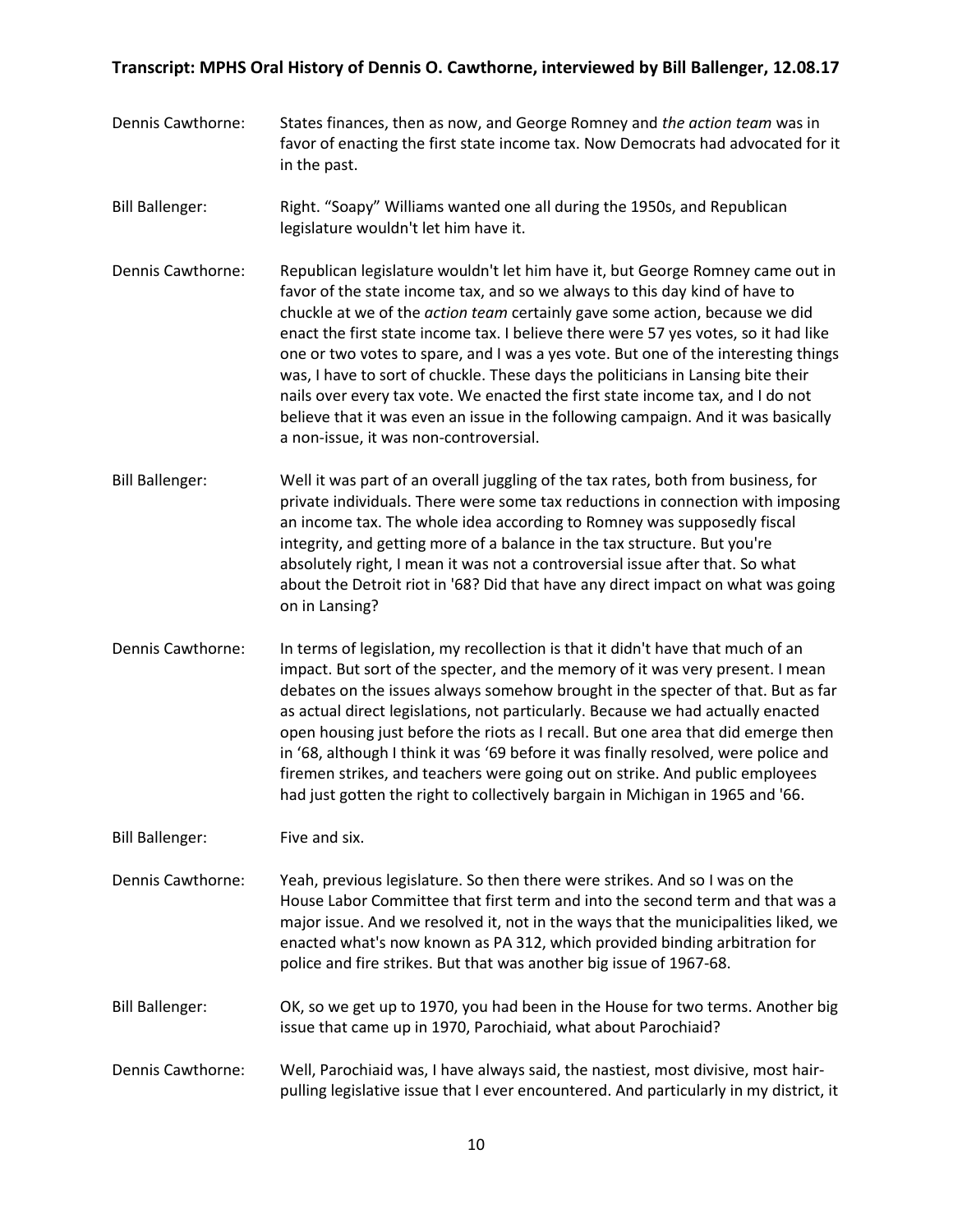was... There were other districts too where it was a very divisive issue, and in my district it was because we had a lot of parochial schools. And so no issue topped that one in terms of being divisive. The Legislature did, by a very narrow vote, with mainly Democrats for and Republicans against, did vote yes on Parochiaid. One of the things, and Governor Milliken by the way, was also very much for it, which I've never quite fully understood. But anyway, after Parochiaid was approved in the Legislature, I was walking out of the Capitol with the MEA lobbyist at the time, and I'm not sure who it was, I think probably Dan Welburn, who for a long time was the MEA lobbyist. And I said to him, "You know, at this stage, the only thing you can do is to go for a constitutional amendment which would bar this." Well, I don't want to flatter myself. It really wasn't a revolutionary idea, but I'm not sure anyone had even proposed it up to that point.

Bill Ballenger: There wasn't any public conversation.

- Dennis Cawthorne: There was no conversation about going that route, but immediately after I proposed that to Dan Welburn, the idea took off. And consequently, in the November 1970 election, it was on the ballot: Proposal C, to bar aide to nonpublic schools. And it became the major issue of the 1970 campaign. Bill Milliken running for reelection for it, Sandy Levin, the Democratic candidate running against Milliken, very much in favor of Prop C. Well, in the election, the outcome of that election was, to my great surprise, Prop C to bar public money for parochial schools passed statewide, and ironically in my own district, in my home county, Manistee County. The vote for and against Parochiaid, almost exactly mirrored the vote for and against me.
- Bill Ballenger: Wow, it's amazing. Explain a little bit, why do you think Democrats by and large were for Parochiaid and Republicans against, although there were elements of the Republican party, particularly in the Christian reform community around Grand Rapids and Western Michigan, who were for Parochiaid, but not that many.
- Dennis Cawthorne: Yes, the Parochiaid issue was a strange one in a number of respects. For example, the Catholic schools and the Christian reform schools, both were very much for it. Whereas the Missouri Synod Lutherans, who had a number of schools in my district and elsewhere across the state, were very much opposed to it. And, as you say, the Dems were very much for it.
- Bill Ballenger: Probably because there were a lot more Roman Catholics who were Democrats. And these were Roman Catholic schools and they were in financial trouble. That's basically… the battle cry was, "If we don't get help from the state, we're going to start closing schools." And they did.

Dennis Cawthorne: That's correct.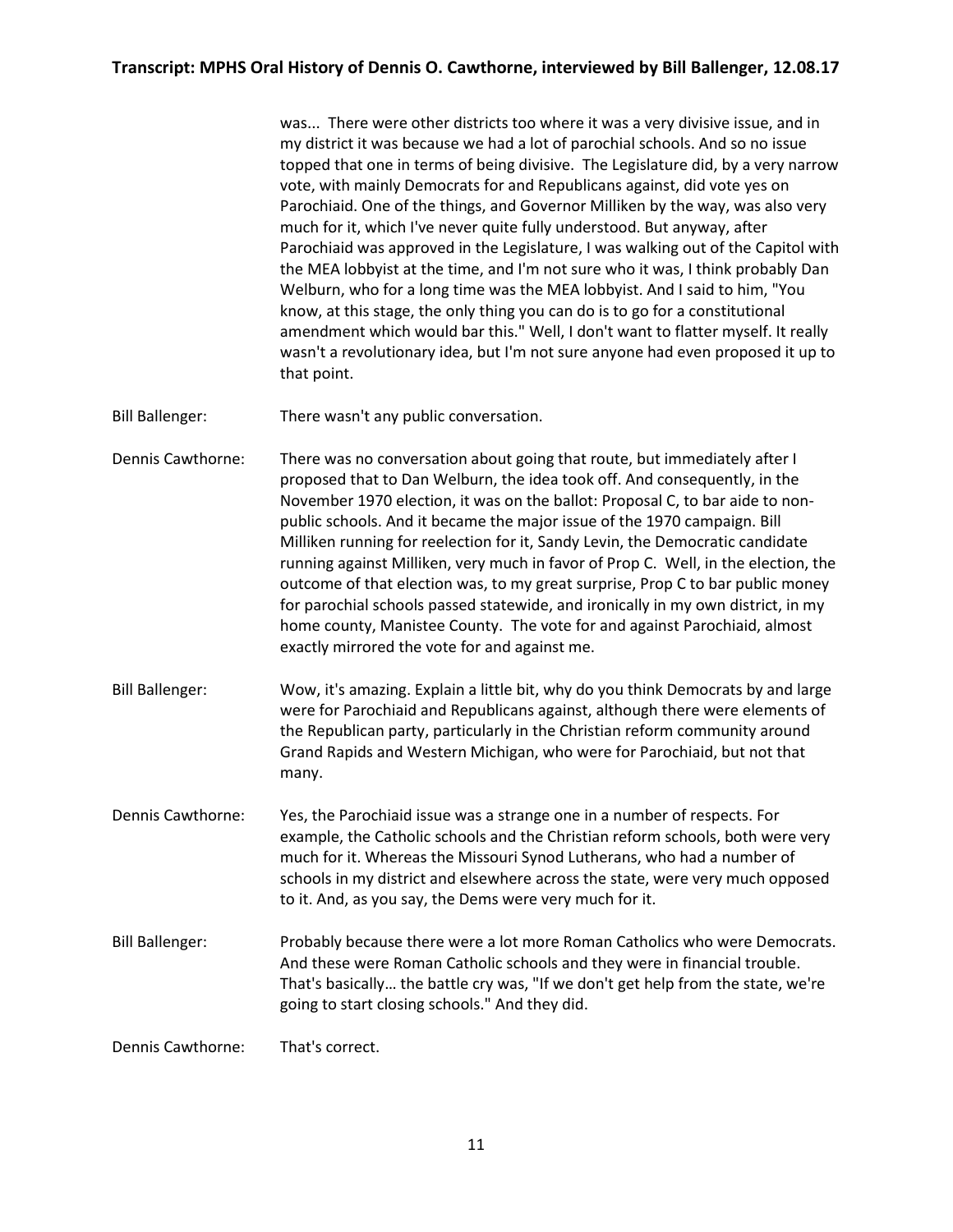- Bill Ballenger: Wow. So anyway, huge issue. So we move on to 1972, Richard Nixon is President. He's running for re-election. And Bill Milliken is governor. Republicans are in the minority in the House. I think you assumed a leadership role around this time in the caucus for the Republicans. What do you remember about that time, and maybe going into '74 and so forth?
- Dennis Cawthorne: Well, again, in contrast to today, I didn't even think about running for a leadership position, no matter how minor, until my third term. And I was elected to Assistant Floor Leader my third term. And then in 1972, after that election, I was elected Republican Floor Leader. And in '72 we had our best chance to achieve a majority.
- Bill Ballenger: Because Richard Nixon won a big landslide victory against George McGovern.
- Dennis Cawthorne: A landslide. But, as we discussed earlier, the Dems, and the plan was written by the unions, had a new reapportionment plan and it was really fine-tuned. And the result was that although we lost control 60 to 50, there were more than six seats that were won by the Dems by the thinnest of margins. They carved those districts beautifully. In the case of my own district, it changed so that the only way you could get from the north of my district to the south of my district and not go into another district, was by water.
- Bill Ballenger: Wow! That's a real gerrymander.
- Dennis Cawthorne: That was a **real** gerrymander. So we could've won with a fair plan in '72, but we didn't. And then, in '74 I was elected Republican Leader of the House. I didn't have any opposition in the caucus elections, either that time or when I ran for re-election two years later.
- Bill Ballenger: Watergate came along.
- Dennis Cawthorne: Then Watergate occurred, of course, in '73, and Watergate really resulted in just a whole array of reform legislations enacted by the legislature, pretty much on a bipartisan basis. There was campaign finance reform, a lot more disclosure reporting, because it was really weak prior to that point. Freedom of information, open meetings, all that sort of sunshine stuff was enacted, again, pretty much with bipartisan support. And by the way, under Bill Milliken, we would have every week, in the governor's office a so-called quadrant meeting, whereby the governor and the Republican leader of the House and Senate, and the Democratic leader of the House and Senate would sit down every week and hash out the issues. Well that just doesn't occur anymore. It just doesn't occur.
- Bill Ballenger: I know, whoever is in the majority seems to completely suppress the minority and the governor himself or herself doesn't seem to put much emphasis on getting the minority in the room if the majority doesn't want them there. And this is a bad thing, you think?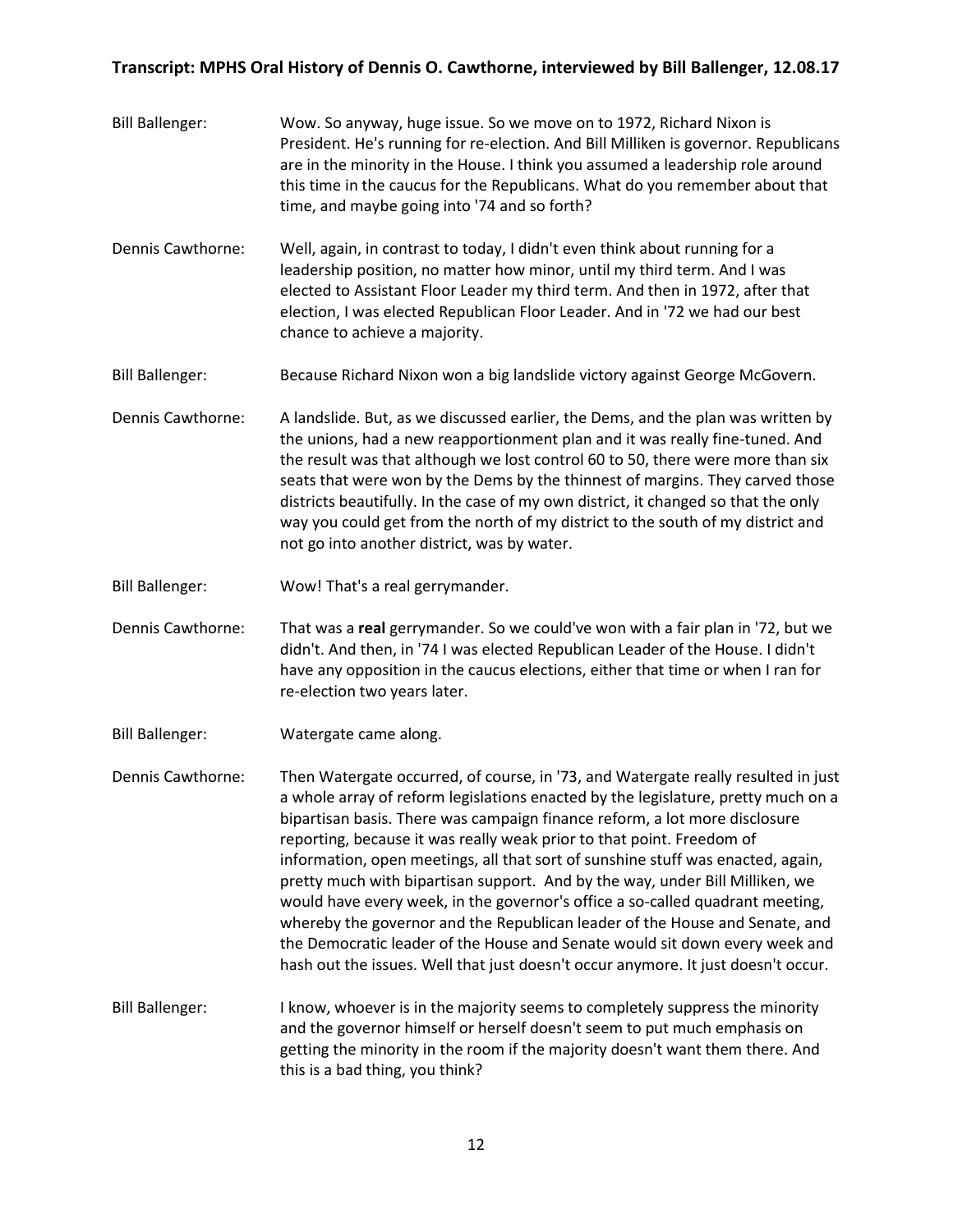| Dennis Cawthorne:      | I certainly think it is, because we got a lot of good stuff done. And it was<br>because of those quadrant meetings. As Minority Leader, there were<br>advantages in having the governor of your own party. I think in some respects it<br>gave more gravitas, more weight to your position as Minority Leader. However,<br>it had a downside. Now I said I was elected unanimously both times as leader.<br>That didn't mean that within the caucus there weren't those who didn't try to,<br>you know, oppose a lot of what I did. And so the challenge for me was to bridge<br>the gap between a somewhat conservative caucus and the very progressive Bill<br>Milliken. So trying to bridge the gap didn't always make me super popular with<br>the caucus, but it was an important thing and had to be done. |
|------------------------|------------------------------------------------------------------------------------------------------------------------------------------------------------------------------------------------------------------------------------------------------------------------------------------------------------------------------------------------------------------------------------------------------------------------------------------------------------------------------------------------------------------------------------------------------------------------------------------------------------------------------------------------------------------------------------------------------------------------------------------------------------------------------------------------------------------|
| <b>Bill Ballenger:</b> | What do you remember of some of the other members, like, let's say Bill Ryan,<br>who succeeded Joe Kowalski as the Democratic leader? He was, I think, Roman<br>Catholic, he was born and brought up in West Virginia. He was a union guy, a<br>very stubborn negotiator.                                                                                                                                                                                                                                                                                                                                                                                                                                                                                                                                        |
| Dennis Cawthorne:      | I always said that he was the American version of the European party, the<br>Christian Socialists. He was very religious, but he was also sort of socialist.                                                                                                                                                                                                                                                                                                                                                                                                                                                                                                                                                                                                                                                     |
| <b>Bill Ballenger:</b> | He was pretty far out there.                                                                                                                                                                                                                                                                                                                                                                                                                                                                                                                                                                                                                                                                                                                                                                                     |
| Dennis Cawthorne:      | And, if you'd meet him, he's not the typical political leader. He was not a good-<br>looking guy                                                                                                                                                                                                                                                                                                                                                                                                                                                                                                                                                                                                                                                                                                                 |
| <b>Bill Ballenger:</b> | Very quiet, self-effacing, modest.                                                                                                                                                                                                                                                                                                                                                                                                                                                                                                                                                                                                                                                                                                                                                                               |
| Dennis Cawthorne:      | Very self-effacing                                                                                                                                                                                                                                                                                                                                                                                                                                                                                                                                                                                                                                                                                                                                                                                               |
| <b>Bill Ballenger:</b> | Soft spoken                                                                                                                                                                                                                                                                                                                                                                                                                                                                                                                                                                                                                                                                                                                                                                                                      |
| Dennis Cawthorne:      | Very modest, but very good, highly respected, very able. And so I always had a<br>lot of respect for Bill Ryan.                                                                                                                                                                                                                                                                                                                                                                                                                                                                                                                                                                                                                                                                                                  |
| <b>Bill Ballenger:</b> | What about Bobby Crim who succeeded him?                                                                                                                                                                                                                                                                                                                                                                                                                                                                                                                                                                                                                                                                                                                                                                         |
| Dennis Cawthorne:      | Bobby was certainly a very able person.                                                                                                                                                                                                                                                                                                                                                                                                                                                                                                                                                                                                                                                                                                                                                                          |
| <b>Bill Ballenger:</b> | Former school teacher.                                                                                                                                                                                                                                                                                                                                                                                                                                                                                                                                                                                                                                                                                                                                                                                           |
| Dennis Cawthorne:      | Former school teacher who had been elected in the '64 Dem landslide and then<br>defeated in the '66 Republican landslide.                                                                                                                                                                                                                                                                                                                                                                                                                                                                                                                                                                                                                                                                                        |
| <b>Bill Ballenger:</b> | Yes, exactly.                                                                                                                                                                                                                                                                                                                                                                                                                                                                                                                                                                                                                                                                                                                                                                                                    |
| Dennis Cawthorne:      | And then they carved a district for him in the seventy                                                                                                                                                                                                                                                                                                                                                                                                                                                                                                                                                                                                                                                                                                                                                           |
| <b>Bill Ballenger:</b> | Under Hatcher-Kleiner.                                                                                                                                                                                                                                                                                                                                                                                                                                                                                                                                                                                                                                                                                                                                                                                           |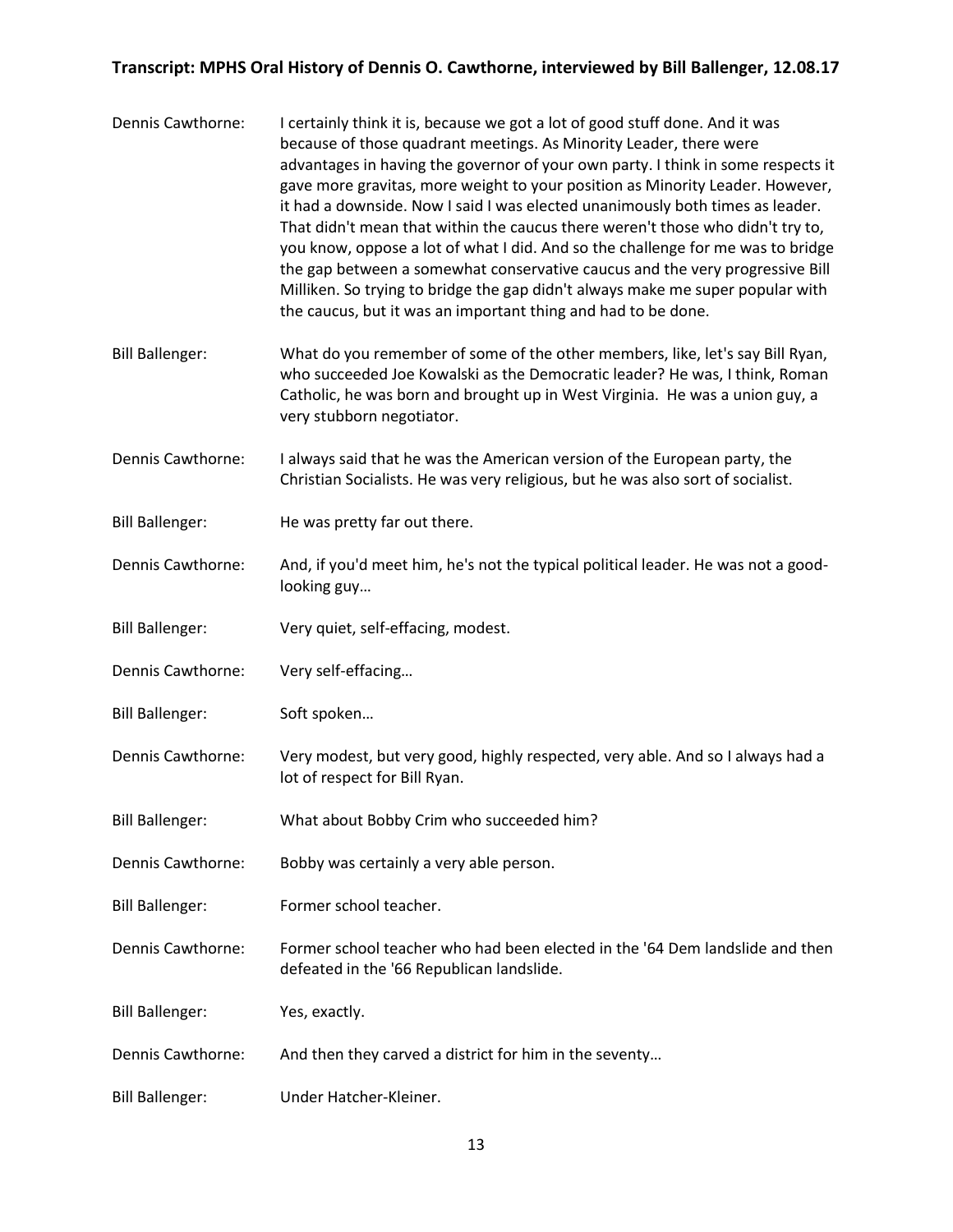| Dennis Cawthorne:      | in the '72 plan so he had a district; came back in and immediately became a<br>Dem floor leader. So when I was a Republican floor leader, he was my Dem<br>counterpart. And then two years later, when I became leader, he was the Dem<br>leader, as Speaker of the House. So we were in tandem in that respect.                                                                                                                                                                                                                                                                                                                                                                                                                                                |
|------------------------|-----------------------------------------------------------------------------------------------------------------------------------------------------------------------------------------------------------------------------------------------------------------------------------------------------------------------------------------------------------------------------------------------------------------------------------------------------------------------------------------------------------------------------------------------------------------------------------------------------------------------------------------------------------------------------------------------------------------------------------------------------------------|
| <b>Bill Ballenger:</b> | There was somebody else who was elected while you were a member of the<br>House in 1970, in your party, a guy named John Engler, and he was only like 21 -<br>22 years old. And you served with him for eight years, from '70 to '78. At which<br>point you left, we'll get to that in a minute, and John Engler ran for the state<br>Senate in that year, and won. But those eight years so what do you remember<br>of John Engler then? Was there any inkling that John Engler would go on to<br>become the governor of Michigan for 12 years and do what John Engler did?                                                                                                                                                                                    |
| Dennis Cawthorne:      | I will say that to the great majority of us, the answer to that would be no. But<br>then I'm going to redeem myself here in a minute. He very much got under the<br>skin of the Democratic members of the House and the Democratic leadership. I<br>mean, they really                                                                                                                                                                                                                                                                                                                                                                                                                                                                                           |
| <b>Bill Ballenger:</b> | How could somebody who was a lowly little freshman grub worm in the<br>minority, bother the Democrats so much?                                                                                                                                                                                                                                                                                                                                                                                                                                                                                                                                                                                                                                                  |
| Dennis Cawthorne:      | Well he was very assiduous, he was very diligent. And he would offer<br>amendments; amendments that were designed to drive them crazy, which it<br>did. And so he was very  did a lot of homework, offered a lot of amendments,<br>made a lot of speeches that were maybe short speeches, but kind of caustic<br>regarding the Democrats and their agenda. He was not a good speaker. It was<br>one of his great weaknesses. I will say that he and I had a very good relationship<br>all the time he was in the House. And I will also then say, despite the fact that<br>few would've guessed based on those early years, that in my opinion, when he<br>was elected governor, he turned out to be a very good governor. I think one of<br>our best, frankly. |
| <b>Bill Ballenger:</b> | And he actually hadn't gone to Cooley Law School at that point and become a<br>lawyer. That maybe, probably whetted his skills somewhat                                                                                                                                                                                                                                                                                                                                                                                                                                                                                                                                                                                                                         |
| Dennis Cawthorne:      | Could be, it could be.                                                                                                                                                                                                                                                                                                                                                                                                                                                                                                                                                                                                                                                                                                                                          |
| <b>Bill Ballenger:</b> | and maybe gave him the final boost. So anyway, it comes to 1978, you've been<br>in the House for six two-year terms. And several things were going on that year,<br>Governor Milliken decided, "I'm going to run again for a third, full term." And he<br>had to pick a lieutenant governor. And I think your name was very much in<br>evidence, as a possibility. What happened in that year and what did it do for<br>your future in politics or outside of politics?                                                                                                                                                                                                                                                                                         |
| Dennis Cawthorne:      | Yes, 1978 was kind of a watershed year for me. There's an old saying, "either go<br>up or go out." And I've often said that politics and political office is not like<br>starting up a new store in town. If you want to start a new hardware store right                                                                                                                                                                                                                                                                                                                                                                                                                                                                                                       |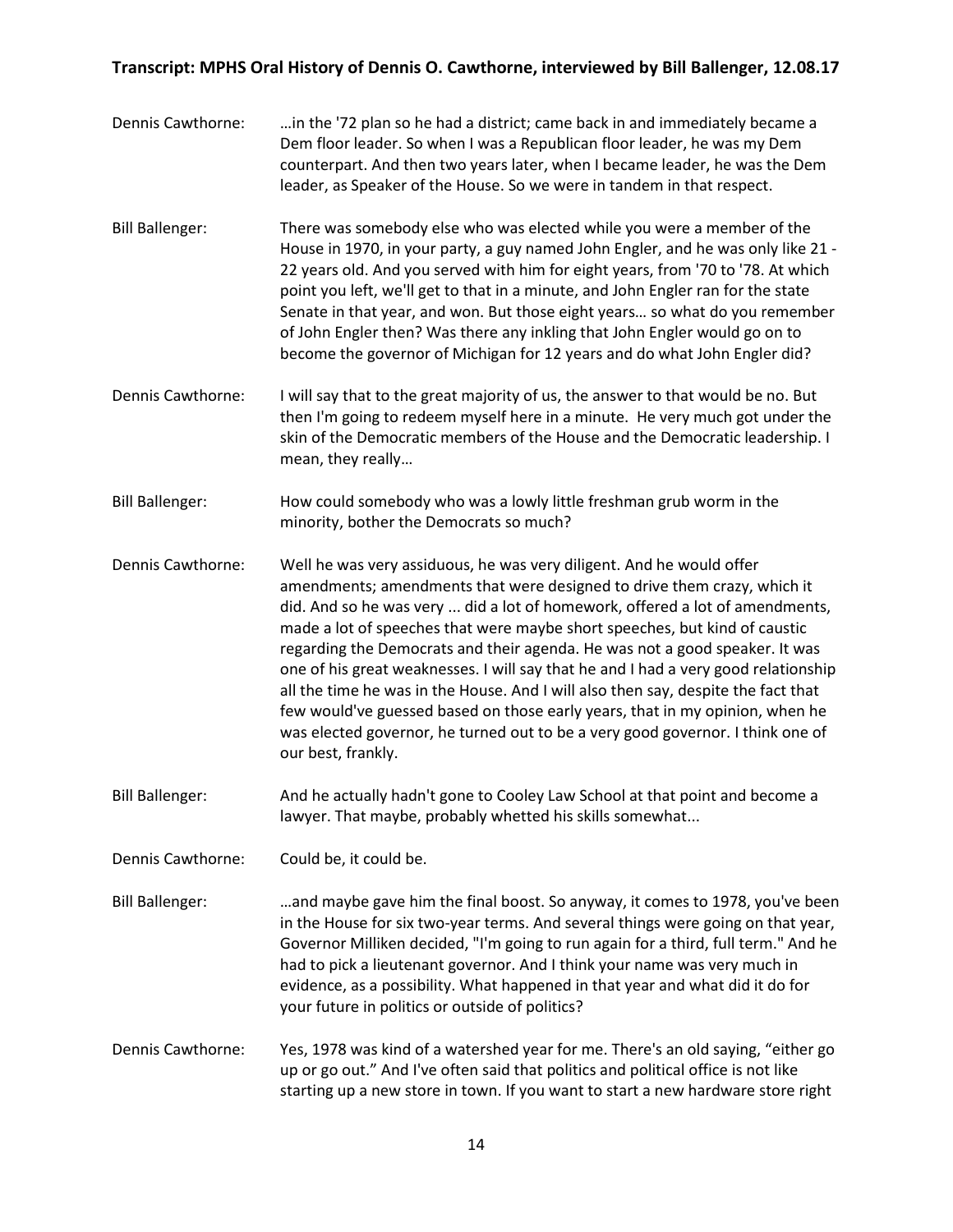across the street from another hardware store, you can do it. But in politics, there are certain slots: governor, lieutenant governor, U.S. Senate, Congress, and practicality suggests that you can't always run for those positions. If those positions are held by members of your own party, and they are well-regarded, you're shut out basically. In my own case, yes, I was very interested in achieving higher office, I was very much interested in doing that. But what happened was that, in the case of the governorship, Bill Milliken decided, although he debated right to the very end whether to do it or not, he decided to run for one more term as governor. And Bob Griffin, the incumbent U.S. Senator who first said he was not going to run for reelection, basically dropped out. But then had a change of mind, and so he was running for re-election, which shut that possibility off. Guy Vander Jagt was our member of Congress, very popular at the time. Very accomplished speaker, very well-known nationally, he decided to run for re-election. And to sort of add icing to the cake, Bill Milliken, in an unprecedented move, when he announced his reelection on that very day, walked in to the assembled press with his lieutenant governor choice on his arm. And it was Jim Bickley who had been his lieutenant governor in the first term.

- Dennis Cawthorne: Well, the net result of that was that anyone like me was ... there were no opportunities.
- Bill Ballenger: You could have run for the state Senate. There was an open state Senate seat.
- Dennis Cawthorne: But at that point, after 12 years in the House of Representatives and being a leader, I didn't want to run for the state Senate and maybe start ... so that was out. However, ironically, Bill Milliken did subsequently in '78, ask me to be the Republican candidate for attorney general to run against Frank Kelley. I turned that down.
- Bill Ballenger: Who would be your later partner, but we'll get to that in a few minutes.
- Dennis Cawthorne: My later partner in law, yes.

Bill Ballenger: So, in other words, you were certainly interested in and willing to consider office outside the legislature in '78. That didn't happen for all of the reasons you described. But you had decided, "Look, I've had enough of the legislature, whether it's the House or the Senate, I would just as soon move on."

Dennis Cawthorne: Yeah, but Bill let's talk about something else for a minute before we do that. And that is, kind of how some things have changed on the legislative and state government scene since the time I was first elected. For example, the legislature itself underwent a great transformation beginning in really 1965, the first Democratic…

Bill Ballenger: Right.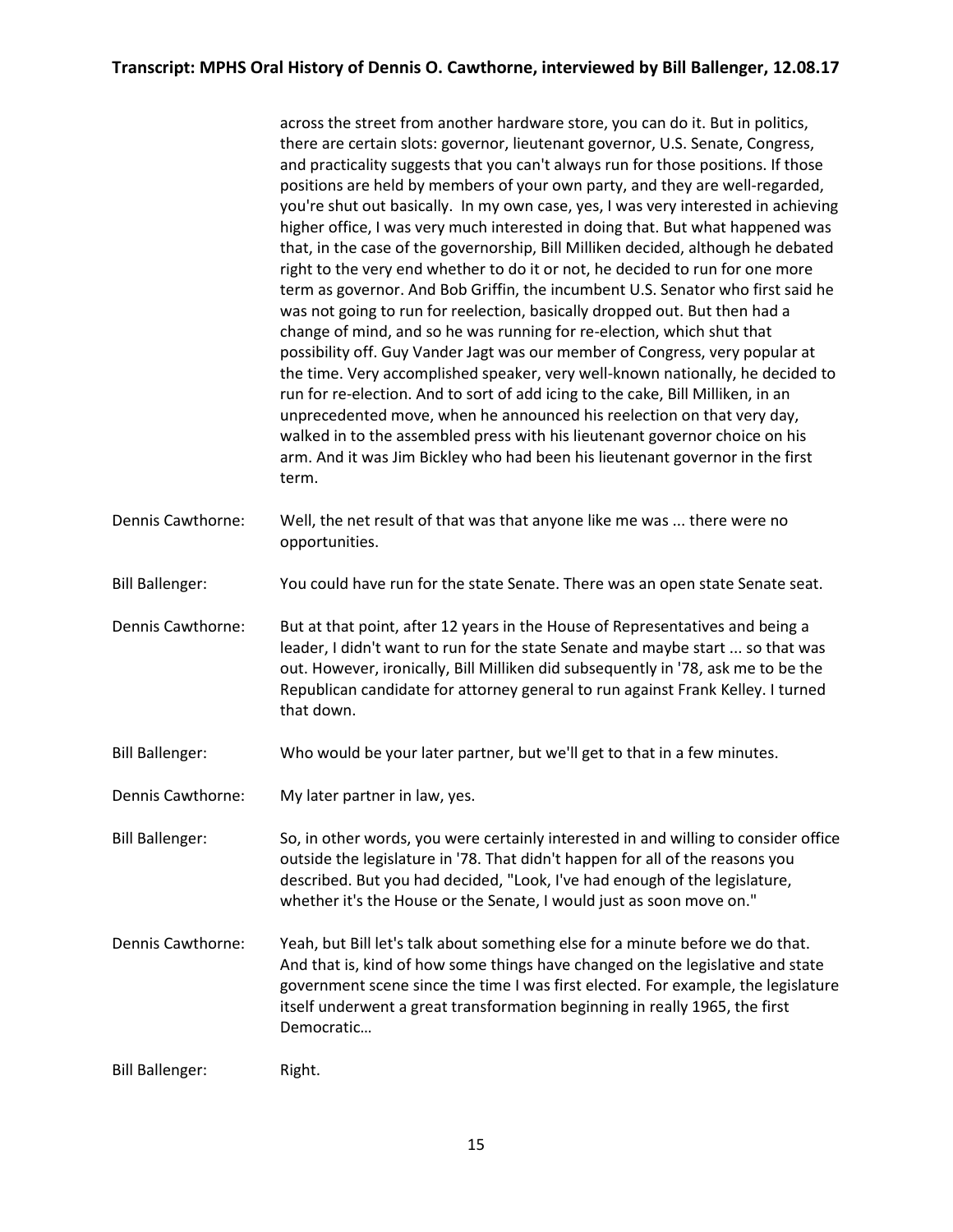- Dennis Cawthorne: Both the Democratic leadership and somewhat reluctantly, but still complicit Republican leadership, decided we wanted to make the legislature a respected branch of government.
- Bill Ballenger: It was almost a national movement going on at that time.
- Dennis Cawthorne: And there was a national movement to provide adequate staff to state legislatures.
- Bill Ballenger: Strengthen the legislative branch.
- Dennis Cawthorne: Strengthen the legislative branch, give them adequate staff, give them a decent salary and give them all sorts of support that they would need to do a good job. And to make them full-time, so that they could take care of their constituents, in the constituent's dealing with the bureaucracy. And so we took great pride in being here in Michigan, one of the first truly professional, full-time legislatures. And I always supported that and I still do, to the point where I think that some efforts going on right now to roll that back are greatly misguided. So the legislature did become very professional. When I was first elected also, there were no multi-client lobbyists. That was a phenomenon that first occurred in this state in about 1969 when Jim Karoub, who was defeated for reelection in the Democratic primary, for reelection to the House, he then started a multiclient lobbying firm, the first in Michigan.
- Bill Ballenger: Right, 1969.
- Dennis Cawthorne: '69. And then, we also had a very vibrant press. Every major news outlet had active press in the capitol.

Bill Ballenger: The media corps, the press corps was big. A lot of people.

- Dennis Cawthorne: It was big and they had a lot of influence. There was Tom Green, although I think Tom Green was a little later than the '60s, but we all sort of quaked when Tom Green came around to interview. And there was a guy named Lou Gordon, and he had a big show in Detroit and we all sort of quaked when Lou Gordon made noise. All that is now gone. The capitol press is a pussy cat, if it exists at all.
- Bill Ballenger: Yeah, absolutely.
- Dennis Cawthorne: And as far as money in politics, the unions not only provided a lot of money to the Dems, but the unions really dictated the Democratic legislative agenda. I mean, the Democratic caucuses in the House and Senate, they were dictated to totally by the unions. In fact, one memorable event when I was in the House and on the House Labor Committee, I'll never forget, Cy Chappel was a major lobbyist for AFL-CIO, I think.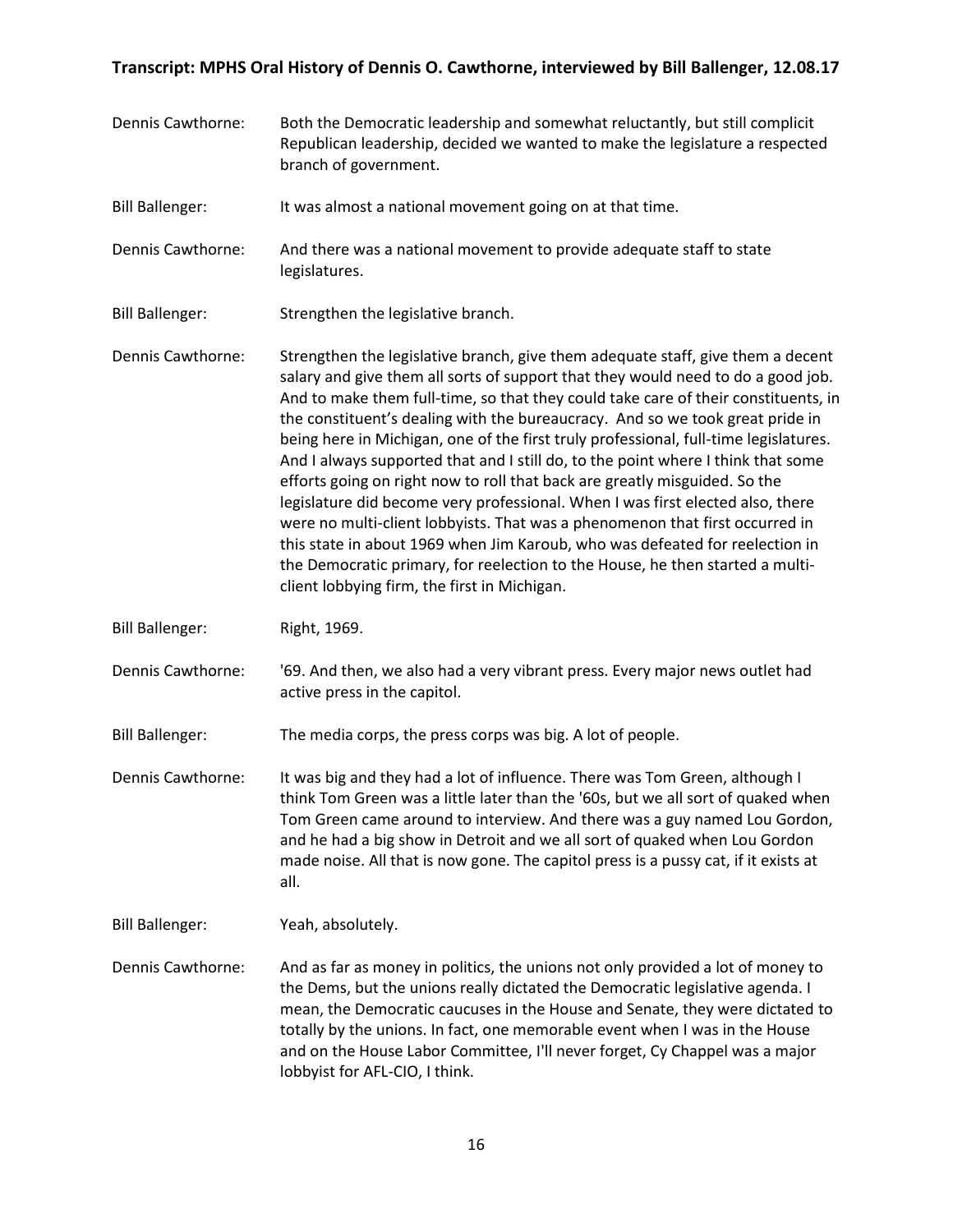Dennis Cawthorne: Anyway, the chairperson of the House Labor Committee…

Bill Ballenger: Was it Jim Bradley?

Dennis Cawthorne: It was, and then it was Daisy Elliott, a Democratic Representative from Detroit. And I'll never forget Daisy Elliott coming out of the committee room and saying, "Why that Cy Chappel, he adjourned my committee and never even told me!" I always thought that epitomized the control that the unions had. And conversely, a big difference from today, the State Chamber and the business community was not politically active at all. When I was the Republican Leader of the House, I tried to convince the State Chamber to put up money, give us support, because we basically support your agenda. We could get no support from the State Chamber in terms of money or manpower. It was only when Jim Barrett subsequently became the President of the State Chamber of Commerce, and he brought in from outside Bob LaBrant…

Bill Ballenger: Bob LaBrant.

Dennis Cawthorne: …that the Chamber really changed things. And now, of course, many people would argue that the legislature is dominated by the Chamber, and the influence of the unions is really miniscule compared to what it had been.

Bill Ballenger: You mean maybe the Chamber is adjourning the meetings before the Republicans…

Dennis Cawthorne: That is very possible. Although not quite as graphically as Cy Chapel and Daisy Elliott.

- Bill Ballenger: So that's a very good point. In other words, these things that have happened, or are in the process of maybe happening right now, like term limits in 1992, and now, of course you have a petition drive for a part-time legislature, I gather you do not think either one of those developments are in the best interest of not just the legislative branch, but maybe the citizens of Michigan.
- Dennis Cawthorne: Absolutely. I think term limits has been, I don't know if disaster is too strong a word, but it's not been good in my estimation. And this effort to create a parttime legislature, very ill-advised. Finally the legislature branch had some power and could be a counterweight. If these things should occur, i.e., part- time legislature with term limits, you're going to have an emasculated legislature and there'll be no constituent service. Why are legislators going to spend a lot of time in Lansing taking your case to the DNR or the Public Service Commission if they're not being paid and given adequate respect, it just won't happen.
- Bill Ballenger: Dennis, were there other things that you remember from that time in the legislature, particularly during the late '70s that you've thought were important, not only to you personally, but maybe going forward, what you would end up doing after you were out of public service?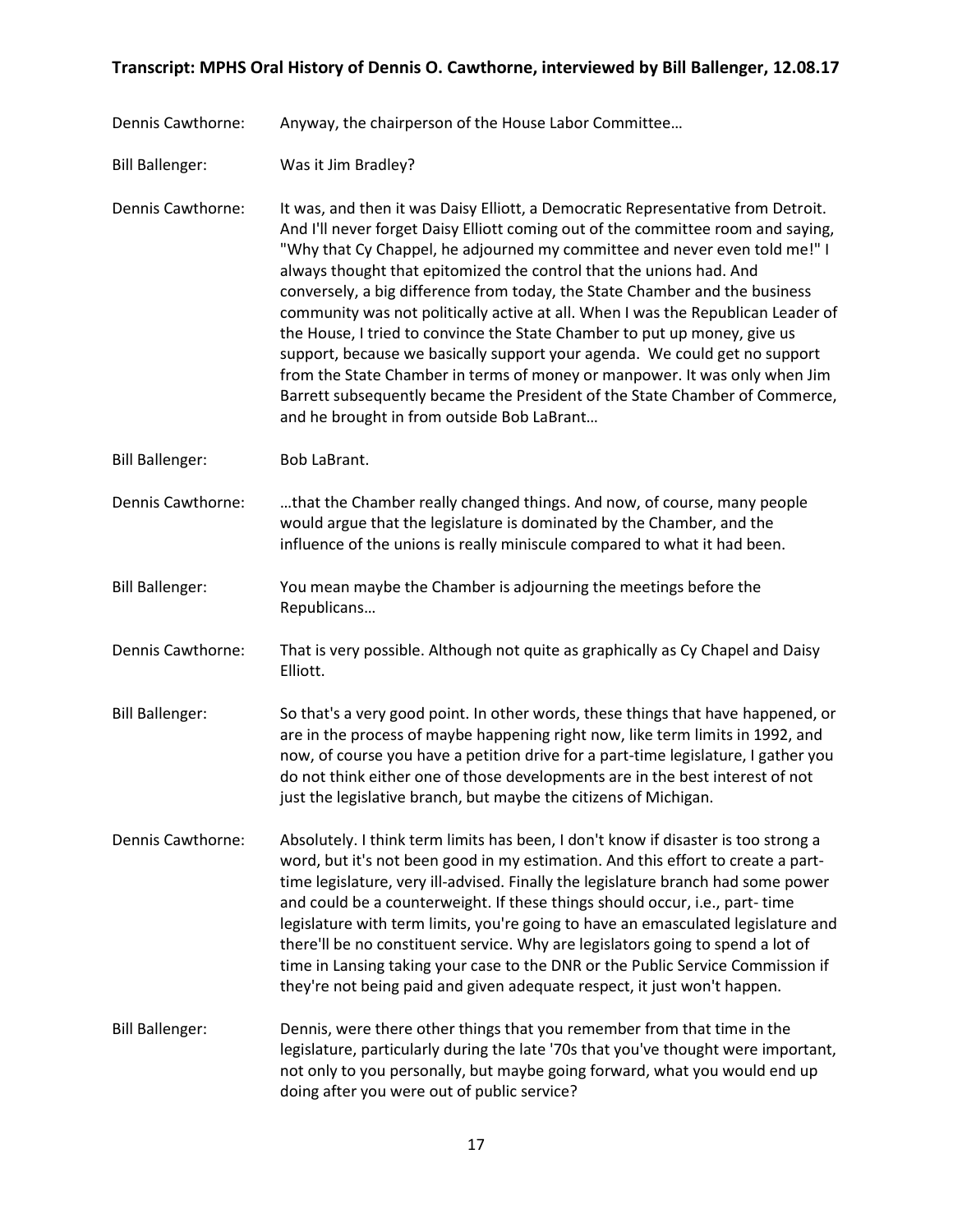- Dennis Cawthorne: Well, one of the great things that happened to me was the opportunity to make a number of very interesting international trips. The State Department selected several of us to be members of a so-called NATO Inspection Team. And so we were selected to go to Brussels, Belgium, and inspect the NATO facilities as citizen observers. And that was quite a great opportunity. And then in 1977, the State Department selected a number of young political leaders to be part of a delegation to go to China. And China had just been opened up through the diplomacy of Nixon and Kissinger, and so our delegation was the first delegation of Americans in the province of Inner Mongolia in over 30 years. And one of the highlights of that trip was the opportunity to have dinner with the Vice Premier of China, Li Xiannian in the Great Hall of the People. And our delegation included the Lieutenant Governor of Massachusetts, Tip O'Neil's son, Lieutenant Governor of Arkansas Win Rockefeller III, and the President of the New York City Council, the Mayor of New Orleans, the Mayor of Portland. So it was just a great delegation. And then, also in the 1970s, I had the opportunity, again, through the Legislature, to visit South Africa at a time when apartheid was really riding high. And we had a chance to go throughout South Africa as guests of the government. And probably one of the greatest international trips was after I was out of the legislature, but practicing law: it was the first and only Soviet-American legal conference. And so I was invited with quite a number of other American lawyers to Moscow in September of 1990. The highlight of that was having dinner in the Kremlin with Premier Gorbachev. That was quite a great occasion. So I've had some great opportunities in that respect.
- Bill Ballenger: Right. A few minutes ago we were talking about Governor Milliken meeting with the quadrant, Republican and Democrat House, Senate; it seemed to be more collegiality in the legislature between members who had served together for a while. What was your experience with that?
- Dennis Cawthorne: Well, when I first came to the Legislature and throughout my time here, members did not go home at night like they do these days. Part of the reason was we didn't have as many freeways, I guess.
- Bill Ballenger: And you met five days a week.
- Dennis Cawthorne: We met five days a week. We started our sessions on Monday night and we didn't finish until Friday noon. Another big change in how things operate. And members stayed in Lansing, so you had a chance to rub elbows and bend elbows with members of the other party. But one of the interesting things is that when I was Republican Leader of the House, my roommate in Lansing was the Democratic Leader of the Senate, Bill Fitzgerald. These days, we would've been drummed out of our respective caucuses. We actually roomed together. And nobody made, well there were a few, maybe rumblings, but nobody made a big deal out of it. And, as a matter of fact, then Bill Fitzgerald, subsequently, in 1978, and we talked about that '78 election, Bill Fitzgerald ended up being the Democratic nominee for governor. And so he was the Democratic nominee for governor and Bill Milliken asked me to be the head of an entity called "Michigan for Milliken." So I worked opposite Bill.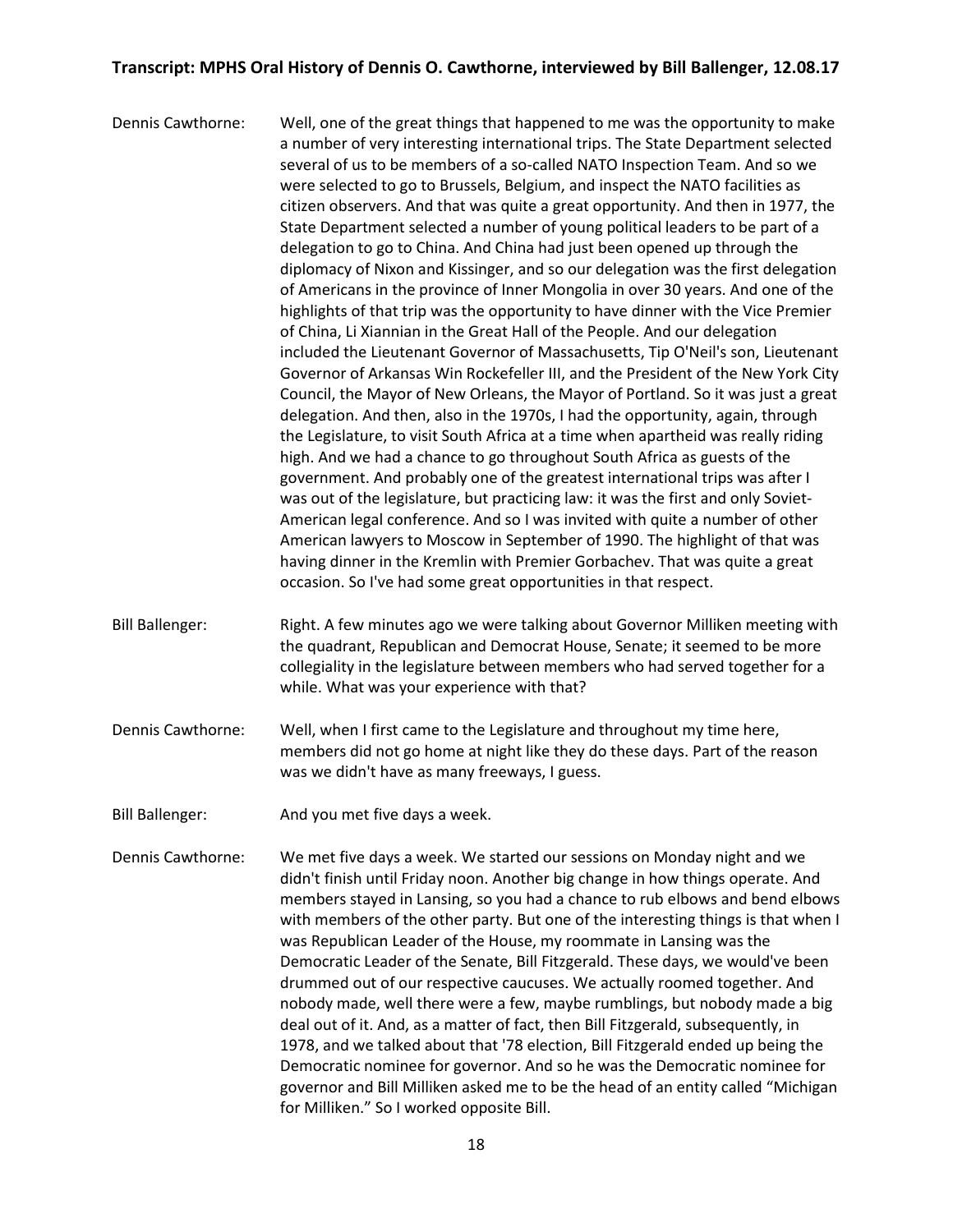Bill Ballenger: Against Bill Fitzgerald.

Dennis Cawthorne: And when that election was over, then Bill Fitzgerald asked me to join his Detroit-based law firm – and I did. And we opened a Lansing office to begin our enterprise as lawyer slash lobbyists.

Bill Ballenger: Wow, so you were running the Lansing office of this Fitzgerald-based, Detroit law firm. And that arrangement lasted how long, because you build up clientele here in Lansing and that led you to where you are today? We can get there, it's a long story, maybe you want to go through that, how it grew, because your concept of what you wanted to do with that law firm and combine that with lobbying, was fairly unique wasn't it?

- Dennis Cawthorne: Yes, because in Michigan, there were no lawyers who were lobbyists. At the federal level, in Washington, then and now, most lobbyists, well, probably most lobbyists are, in fact lawyers. And in most states, it's lawyers - law firms that do the lobby. In Michigan that had not been the case. And we saw this as an opportunity to break new ground and offer really broadened services. More comprehensive. We can do more for the clients as lawyers who are lobbyists or lobbyists who are lawyers. And so we became the first firm of that kind. And again, at that time, 1979, there were only about three or four multi-client firms. We were one of the very first ones. There was, as I have mentioned earlier, Jimmy Karoub. And then-Senate Majority Leader Emil Lockwood, when he left the Senate, joined up with Jerry Coombs…
- Bill Ballenger: From the Catholic Conference…

Dennis Cawthorne: …from the Catholic Conference, which came about sort of because of Parochiaid, by the way. And so they had, I think the second multi-client, called…

Bill Ballenger: Public Affairs Associates.

Dennis Cawthorne: …Public Affairs Associates. The third was Tom Cleary, although Tom was more of a one-man shop at that time. And so we were the next ones.

Bill Ballenger: Then a couple years after you started, Governmental Consultant Services started. We've talked about Bob VanderLaan the Senate Republican Leader and Bobby Crim, the Democratic Leader of the House.

Dennis Cawthorne: They formed a multi-client firm. So we were just about the first, but certainly the only one that emphasized law. And yes, the firm grew very rapidly, as all lobbying firms did at that time, because there was a great explosion in lobbying activity. What had happened was, there would be umbrella organizations, let's take for example the Michigan Municipal League. Well they had lobbying activity on behalf of cities generally. But then pretty soon the City of Detroit said, "Well we need our own lobbyists." And Grand Rapids did, and this one and that one. And that proliferated with the colleges and universities, with the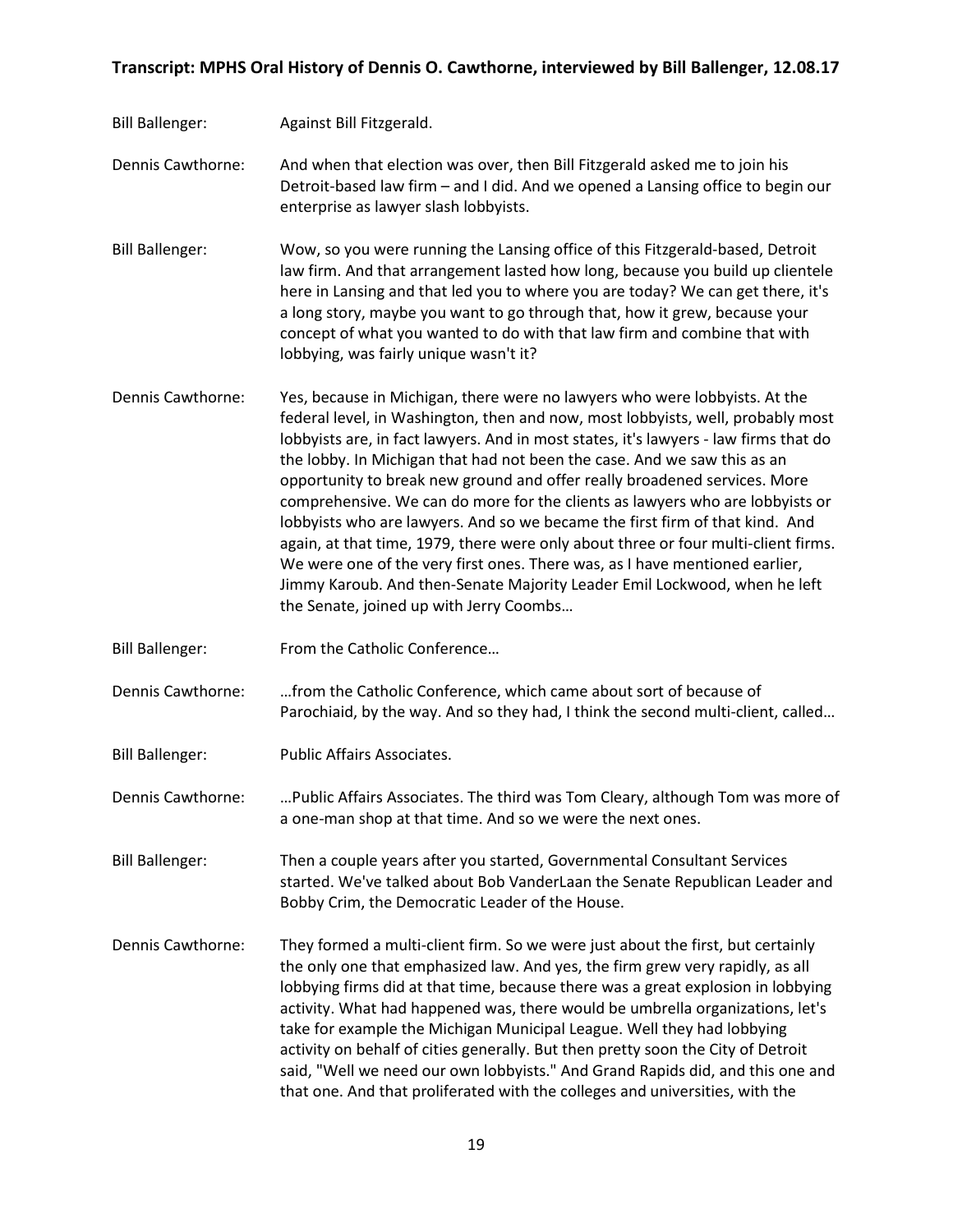school districts. And so the array of clients just kept expanding and expanding. There were times when I thought there can't possibly be any more entities out there, but there always were.

- Bill Ballenger: There always were.
- Dennis Cawthorne: And it's still true today.
- Bill Ballenger: Wow, amazing. Well this went on, I'm going to really jump ahead. We're going to go backwards in time again in a few minutes, but you get to 1997, '98, Frank Kelley, has been the longest-serving attorney general in the history of the United States, 37 years and he finally says, "I'm not going to run again." And that led to a development for your firm. And, by the way, I want to ask you, all during your tenure in the House, and afterwards, up till 1997, '98, Frank Kelley was the attorney general. What was your impression of him at that time? And how did things evolve and develop in 1997, '98?
- Dennis Cawthorne: We'd mentioned a moments ago that I had started out with Bill Fitzgerald. And that relationship lasted about eight and a half years. And then the firm, which had grown much larger, as law firms do, kind of split. So I took that opportunity to make the Lansing office kind of independent. So we were our own firm and Bill Fitzgerald was no longer connected with us, although he and I left on very good terms. So then, yes, I had known Frank Kelley, but not well. I had very little interchange with him. I've gone through my scrapbooks, and I found some photos and newspaper articles of he and I together on a program, for example, at a Fraternal Order of Police event in Ludington. And some other stuff, but I really didn't know him very well, but knew he had a sterling reputation and also was unbeatable as I indicated.
- Bill Ballenger: Except by Bob Griffin in 1972 when he ran for the U.S. Senate, anyway, go ahead.
- Dennis Cawthorne: That's correct. So in 19…, I think it was the Spring of 1998, because I believe that I was in Florida at the time. I got a phone call from him, and he expressed to me his interest in joining our firm. Now, I think a lot of people might have guessed at the time that we courted him. That was not the case. He shocked me by calling me. In fact, when he called me to express that interest, I really didn't think that this would go anywhere. Because I really didn't think that he was all that serious. But then I guess I didn't know Frank Kelley very well, because he was serious, and before very long we had reached an agreement, that he would join the firm and in deference to his seniority and his reputation and everything else, I said, "We'll rename the firm, with you first," and it's good marketing, too. "We'll rename the firm with you, Mr. Kelley, first, and I'll be second." So it was his idea and it worked out very well. He and I had a very good relationship, always have had. As he will tell many of his friends, we have never had a cross word in our relationship. It was always built on great respect and great trust. And that relationship endured until finally, in two thousand, I believe, fifteen, at the end of 2015, he decided he was going to retire completely. But his name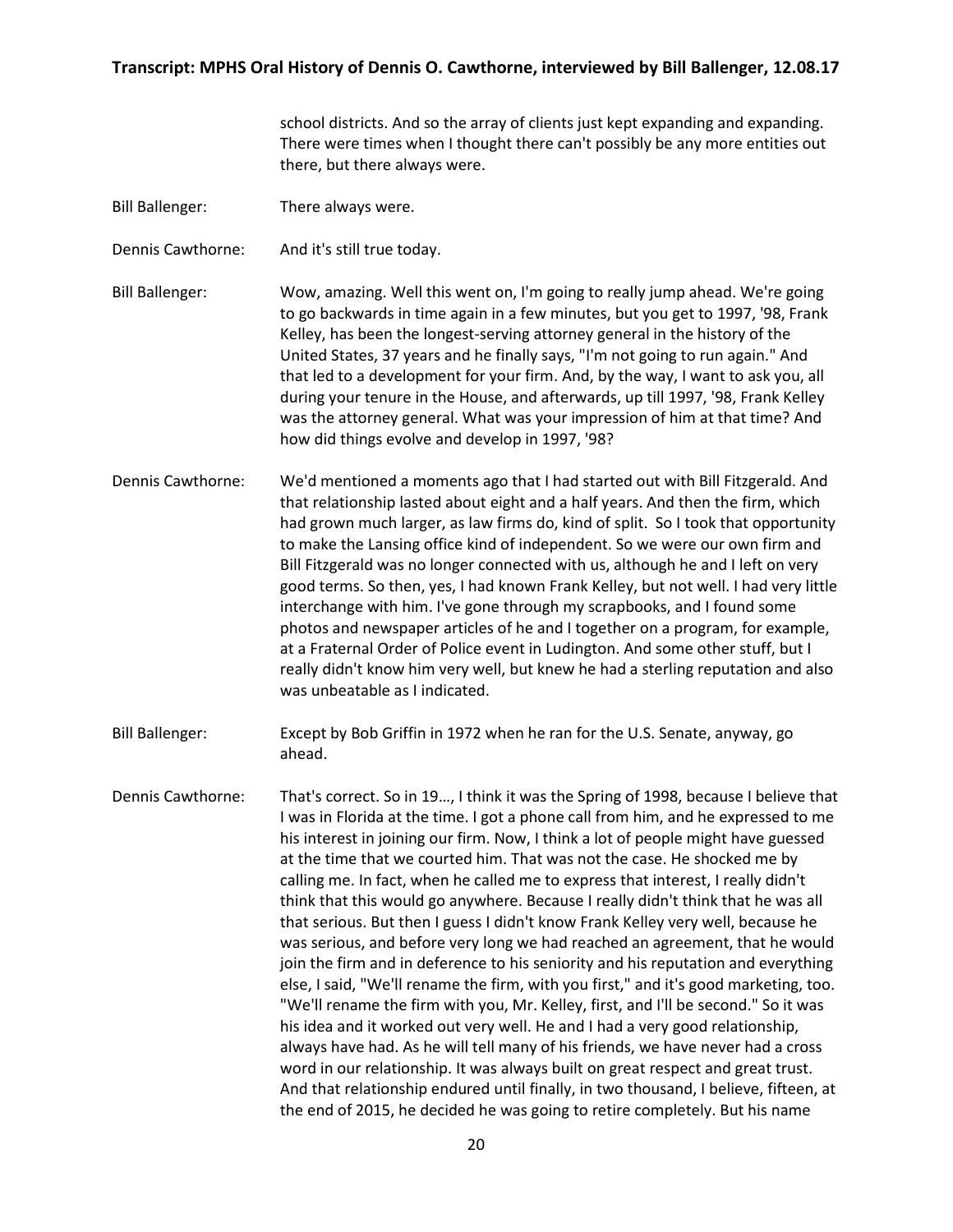and my names are still on this firm. Although neither one of us currently has an ownership interest in the firm.

- Bill Ballenger: So let's go back in time again, just eight years. It's 1990, you have had your lawyer-lobbyist operation going for about a dozen years here in Lansing. Suddenly there's a momentous election, a big upset when John Engler, your former colleague in the House, up until that time a state senator, defeated, by a narrow margin, the incumbent governor Jim Blanchard, and became governor. What happened from that point on? Didn't John Engler ask you to do something that led to a whole new experience for you that you might not have ever foreseen?
- Dennis Cawthorne: Yes. Well, first of all, when John Engler ran against Jim Blanchard, who was seeking his third term, almost no one gave him a chance of winning. I guess to this day, I'm still kind of wondering what was going through my mind when I openly endorsed him. Probably the only person in the lobbying community who endorsed him. And so, and again, we'd always had a good relationship. And so when he was elected to everybody's surprise, we saw that as opening up new possibilities. Not to sound self-righteous, I never tried to exploit that. But anyway, after he was elected, he had a transition office. And one day, this was like in December, he walked into the transition office, looked over in my direction, I just happened to be there, and he said loudly, "Well, there's my new Mackinac Island State Park Commission member." And crazy as it sounds, I had never even thought about the possibility of going on the commission with an appointment from him. And so, the minute he said that I thought, "Well, I guess that works."
- Bill Ballenger: Well, of course. At this point, you had had a lot of experience on Mackinac Island, starting when you worked up there as a student in the summer. And then hadn't you become a property owner and you'd been going up there for years? He knew you really knew quite a bit about Mackinac Island and you loved the place, so it wasn't like he was asking you to go to Beaver Island or something, you know?
- Dennis Cawthorne: That's true. Yes, I had started working there as a student when I was at Albion. And I worked for the Carriage Tours Company and then after a year doing that, the Company decided that I should be the General Manager of their Chamber of Commerce up there. I was only 22 years old, so I became Manager of the Chamber of Commerce. And while my colleagues at Harvard Law School were working on Wall Street, getting great experience, making a lot of money, I was toiling as the General Manager in the summer of the Mackinac Island Chamber of Commerce.
- Bill Ballenger: I bet you had a lot more fun than they did.

Dennis Cawthorne: I had a lot more fun.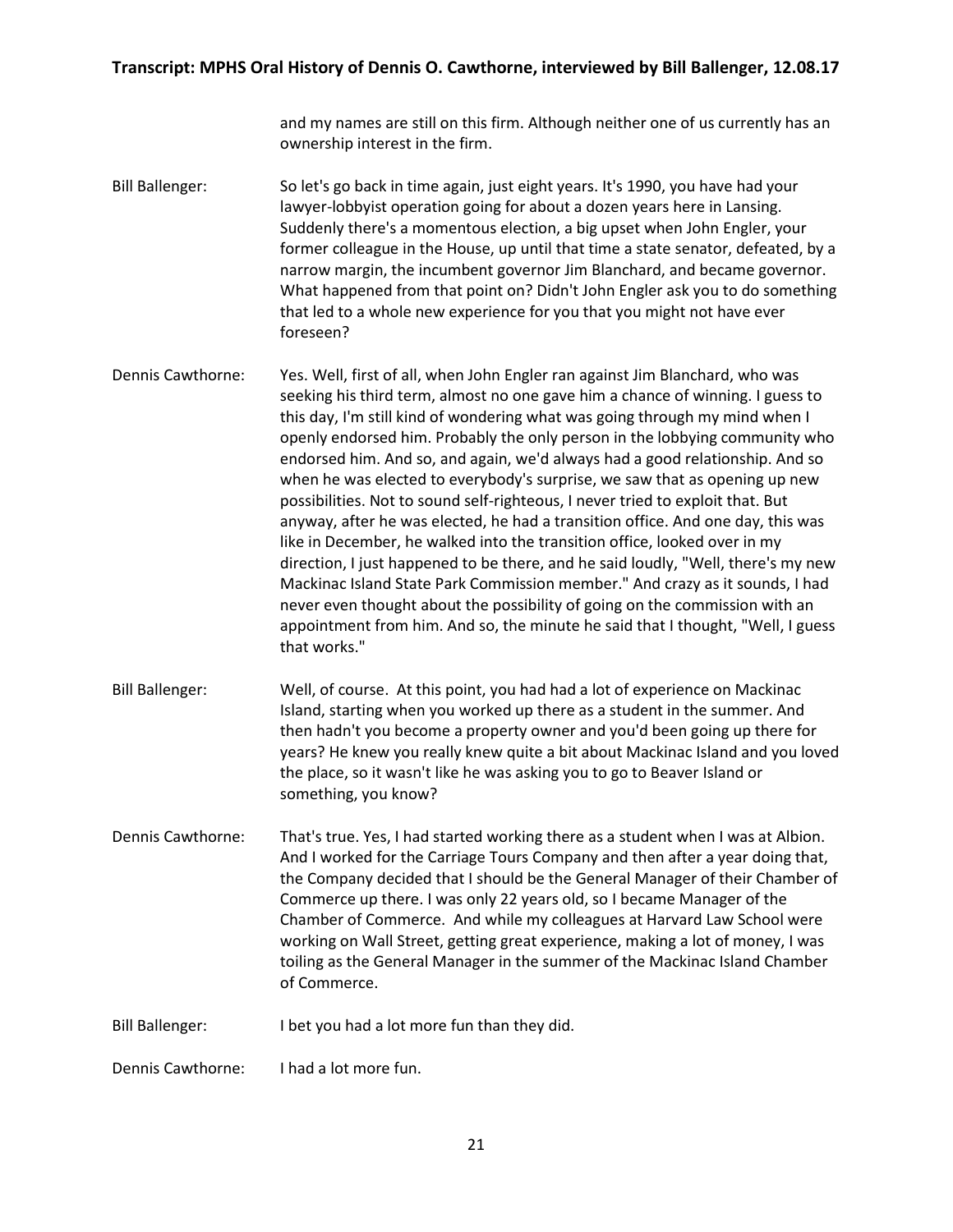- Bill Ballenger: A lot more fun.
- Dennis Cawthorne: It also was a good place to make political connections. For example, I took George Romney around in the summer of '63 to meet the local business community and legislators liked to come to the Island and do various things. I had a chance to interface with them, it was some of those Republican members that I told I was going to be running for the House. And that helped pave the way with the Lansing party group. Right after law school and after being the Manager of the Chamber of Commerce, I did continue my relationships up there, I bought property up there.
- Bill Ballenger: What about The Village Inn?

Dennis Cawthorne: And I got married up there in the summer of 1976. I came back from the Republican National Convention in Kansas City, where Ford and Reagan were duking it out, came back from being a delegate out there and got married on the Island.

- Bill Ballenger: Wow!
- Dennis Cawthorne: In August of 1976. And then, subsequently, built from the ground up, The Village Inn. There had been a Village Inn, but we built a brand new one from the ground up. Opened it, and had other people run it of course for us. And enjoyed that. Enjoyed that aspect.
- Bill Ballenger: Did you buy or build a house up there on the Island?
- Dennis Cawthorne: I also built a house up there right on the beach, a great place, in fact John Engler had been there a number of times, up to that house. So yes, my connections there were very strong and very deep. And so being asked to, or being appointed to the Commission, was a good fit and I enjoyed it. And then, I was actually one of the very first appointments that Engler announced publicly. I think I was among the first ten or 12. And then at the first meeting I was elected chairman, because the tradition had been that the governor's party has the chairmanship. So I became chairman in February of 1991. And subsequently became the longest serving chairman in the history of the Commission.
- Bill Ballenger: How big was the Commission?
- Dennis Cawthorne: Seven member Commission. By law, not more than four can be of one political party. Now, some governors have stretched that so that they don't appoint, we'll say the opposition, they appoint someone who at least is not another out and out member of their party.

Bill Ballenger: Right.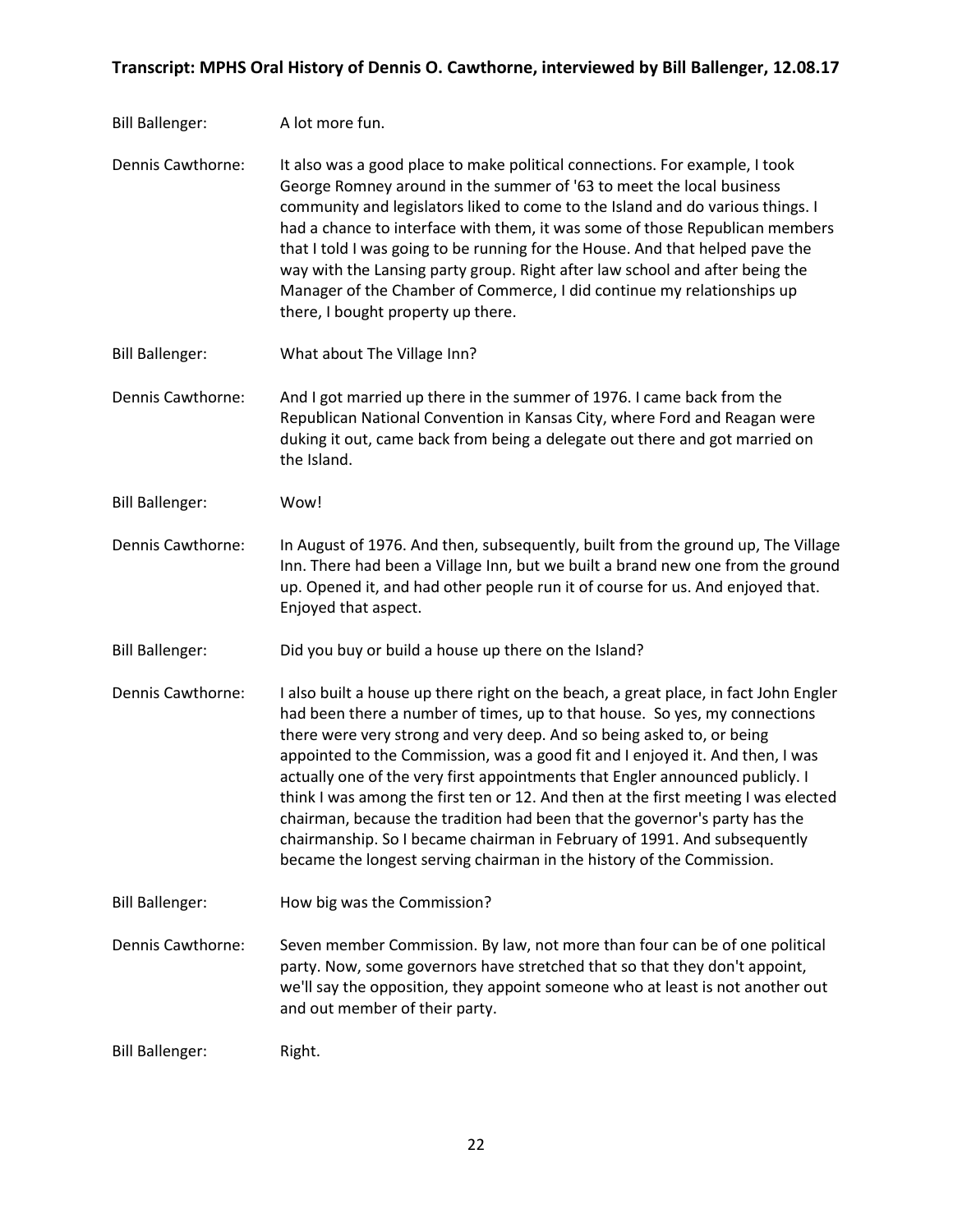| Dennis Cawthorne:      | So I served for 22 years on the Commission, 18 and a half as chairperson. Again,<br>the tradition had been that the chairman is a member of the governor's party.<br>Well, when Jennifer Granholm was elected governor, I kind of figured my days<br>as chairman at least, were numbered. But she didn't make any changes until my<br>term came up about three years later. And Governor Granholm called me and<br>she said, "I'm happy to reappoint you as a member." Because Frank Kelley was<br>already on the Commission and Frank was a great booster of hers and of me to<br>her. So I was always pretty sure I'd get reappointed. But she said, "However, I<br>would like to have a member of my party as the chairman."                                                                                                                                                                                                                                                        |
|------------------------|----------------------------------------------------------------------------------------------------------------------------------------------------------------------------------------------------------------------------------------------------------------------------------------------------------------------------------------------------------------------------------------------------------------------------------------------------------------------------------------------------------------------------------------------------------------------------------------------------------------------------------------------------------------------------------------------------------------------------------------------------------------------------------------------------------------------------------------------------------------------------------------------------------------------------------------------------------------------------------------|
| <b>Bill Ballenger:</b> | Yeah.                                                                                                                                                                                                                                                                                                                                                                                                                                                                                                                                                                                                                                                                                                                                                                                                                                                                                                                                                                                  |
| Dennis Cawthorne:      | And so she said, "How about if Frank becomes chairman?" So that worked out. I<br>was vice-chairman for that three and a half year period. And then when her<br>governorship ended, and we had a new governor in 2010                                                                                                                                                                                                                                                                                                                                                                                                                                                                                                                                                                                                                                                                                                                                                                   |
| <b>Bill Ballenger:</b> | '11.                                                                                                                                                                                                                                                                                                                                                                                                                                                                                                                                                                                                                                                                                                                                                                                                                                                                                                                                                                                   |
| Dennis Cawthorne:      | 2011. I immediately became chairman again.                                                                                                                                                                                                                                                                                                                                                                                                                                                                                                                                                                                                                                                                                                                                                                                                                                                                                                                                             |
| <b>Bill Ballenger:</b> | For another two years.                                                                                                                                                                                                                                                                                                                                                                                                                                                                                                                                                                                                                                                                                                                                                                                                                                                                                                                                                                 |
| Dennis Cawthorne:      | Yes, and Frank became vice-chairman.                                                                                                                                                                                                                                                                                                                                                                                                                                                                                                                                                                                                                                                                                                                                                                                                                                                                                                                                                   |
| <b>Bill Ballenger:</b> | And he became vice-chairman. Well, okay. Mackinac Island is a special place.<br>There are some very arcane lease and tax arrangements up there that are<br>peculiar to Mackinac Island. What are some of the things that you encountered?<br>For instance, and this seems really minor, but wasn't there some controversy<br>over selling the Captain's Quarters up there next to Fort Michilimackinac?                                                                                                                                                                                                                                                                                                                                                                                                                                                                                                                                                                                |
| Dennis Cawthorne:      | Every once in a while, it's like clockwork, we're overdue for it now, so we should<br>be having one, one of these days. Soon someone will say, "To raise money for<br>the State, let's just sell the governor's residence." Or, "We'll sell the Captain's<br>Quarters and the Major's Quarters." So then we have to remind them that the<br>State of Michigan acquired these properties from the federal government in<br>1895, but with a "reverter clause", which says that if these are not used for<br>public purposes, these properties revert to the federal government. So then we<br>have to tell them, "No, you can't do that, unless you want this all to revert to<br>the federal government." So there were some cries for selling the governor's<br>residence and the Captain's and Major's, but one of the first big controversies,<br>when I became a member and chair was over the leasing of the land on which<br>these big West Bluff and East Bluff homes, cottages |
| <b>Bill Ballenger:</b> | Mansions!                                                                                                                                                                                                                                                                                                                                                                                                                                                                                                                                                                                                                                                                                                                                                                                                                                                                                                                                                                              |
| Dennis Cawthorne:      | mansions sit. Individuals own the residences, the buildings, but they do not<br>own the land under. That land is leased from the State Park Commission. Now                                                                                                                                                                                                                                                                                                                                                                                                                                                                                                                                                                                                                                                                                                                                                                                                                            |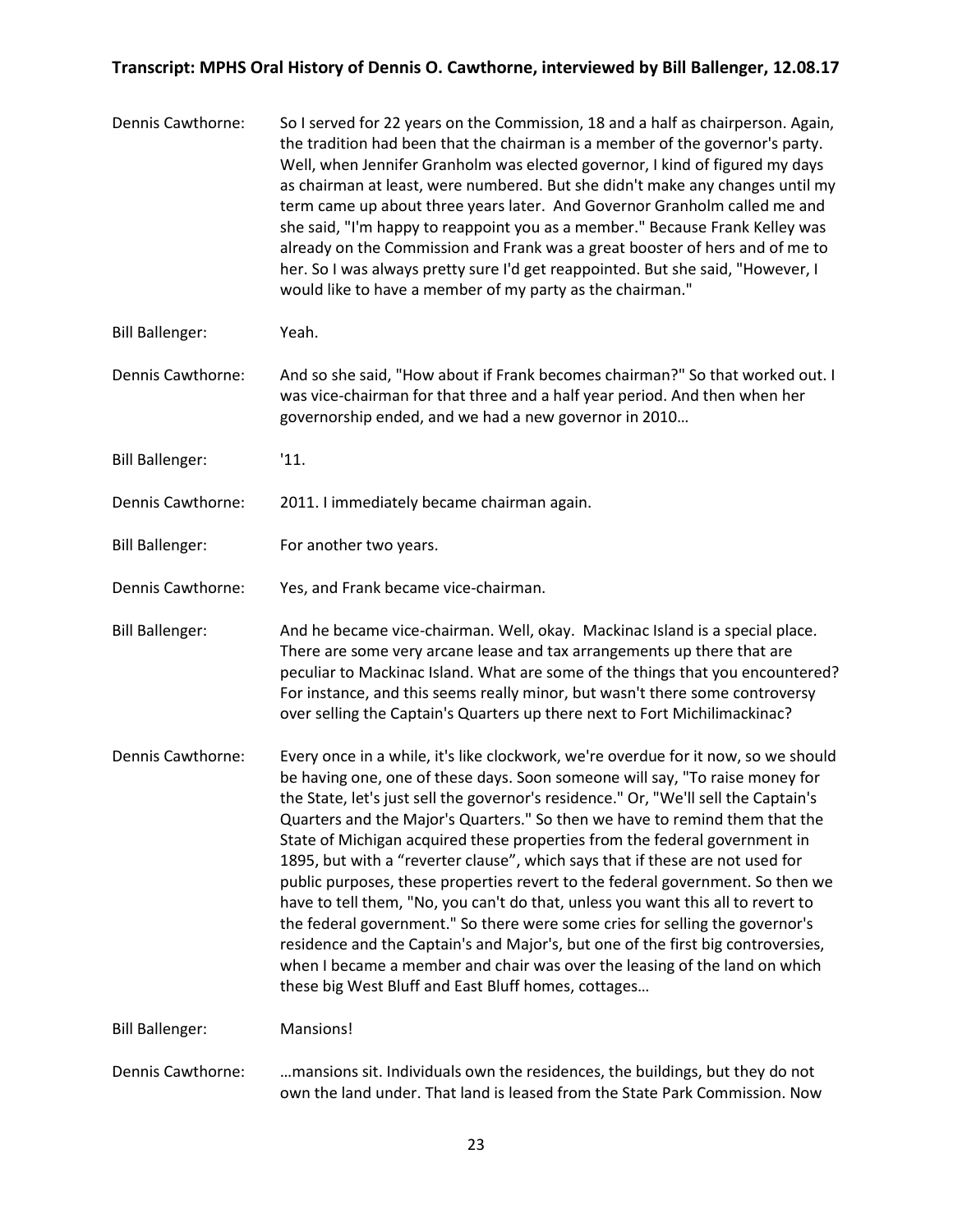that first started when the federal government owned that property, so it wasn't an invention of the State Park Commission. The State Park Commission in 1895, when it succeeded the federal government and inherited that system. But the issue was, what is a fair rent to charge for that land? And in the depression, and people forget this, in the depression a number of the residences up there went into tax delinquency. You could've bought almost any place in "The Bluffs" for \$800, a thousand, fifteen hundred. And the argument at the time with the State Park Commission was, "Well, we've got to lower these rents so that people can continue to own these houses, if possible." So the rents were lowered to, in many cases, \$50 and \$25 a year. Well the depression ended. We went into the good times of the '50s, the '60s and '70s, and '80s, but the rent never changed. And I always thought that that was wrong and I determined, after being notified that I would be on the Commission, that one of my first objectives would be to make the whole rent system more fair, because it's the taxpayers who are losing the revenue. Well, coincidentally, the Detroit Free Press at about the time after I was appointed…

Bill Ballenger: In the early '90s.

Dennis Cawthorne: …yeah, the early '90s, went on a rampage over the scandal of these low lease rates. And I was sympathetic to it although they overplayed their hand. But on the other hand, the incumbent cottage owners wanted no part of raising these rates. So what I did was to diffuse it, was to appoint a commission, the old political standby ploy. And we appointed good people to the commission.

Bill Ballenger: Wasn't Kelley on it?

- Dennis Cawthorne: No, Phil Runkel, the outgoing State Superintendent of Public ... He had been State Superintendent of Public Instruction. I made him chairman. Because he owned property on the Island, so he wasn't just picked off the wall. And a highly respected local circuit judge, Edward Fenlon, who used to be a rum runner between Mackinac Island and the Snow Islands, long before he was a judge in the prohibition days. And we appointed an historian, a real estate expert – appointed this blue ribbon committee. They came back with recommendations that we adopted and they are in place to this day. And they have a CPI in them, so they stay fresh. And so we cleaned that system up completely. And another big issue always was the funding, the proper funding of the state park, because we needed adequate money to run and preserve Mackinac.
- Bill Ballenger: Right, right. Well, also, didn't Governor Granholm at some point in your tenure zero out Mackinac Island, saying, "Hey, you're getting no money this year, we've got a fiscal crisis." What happened then?
- Dennis Cawthorne: Yes, she did and she took some very bad advice from her Director of the DNR, whose name at the moment, fortunately, escapes me. The Director of the DNR recommended to the governor that we get zero general fund monies and that there be an admission fee basically charged. There'd be a head tax. You come to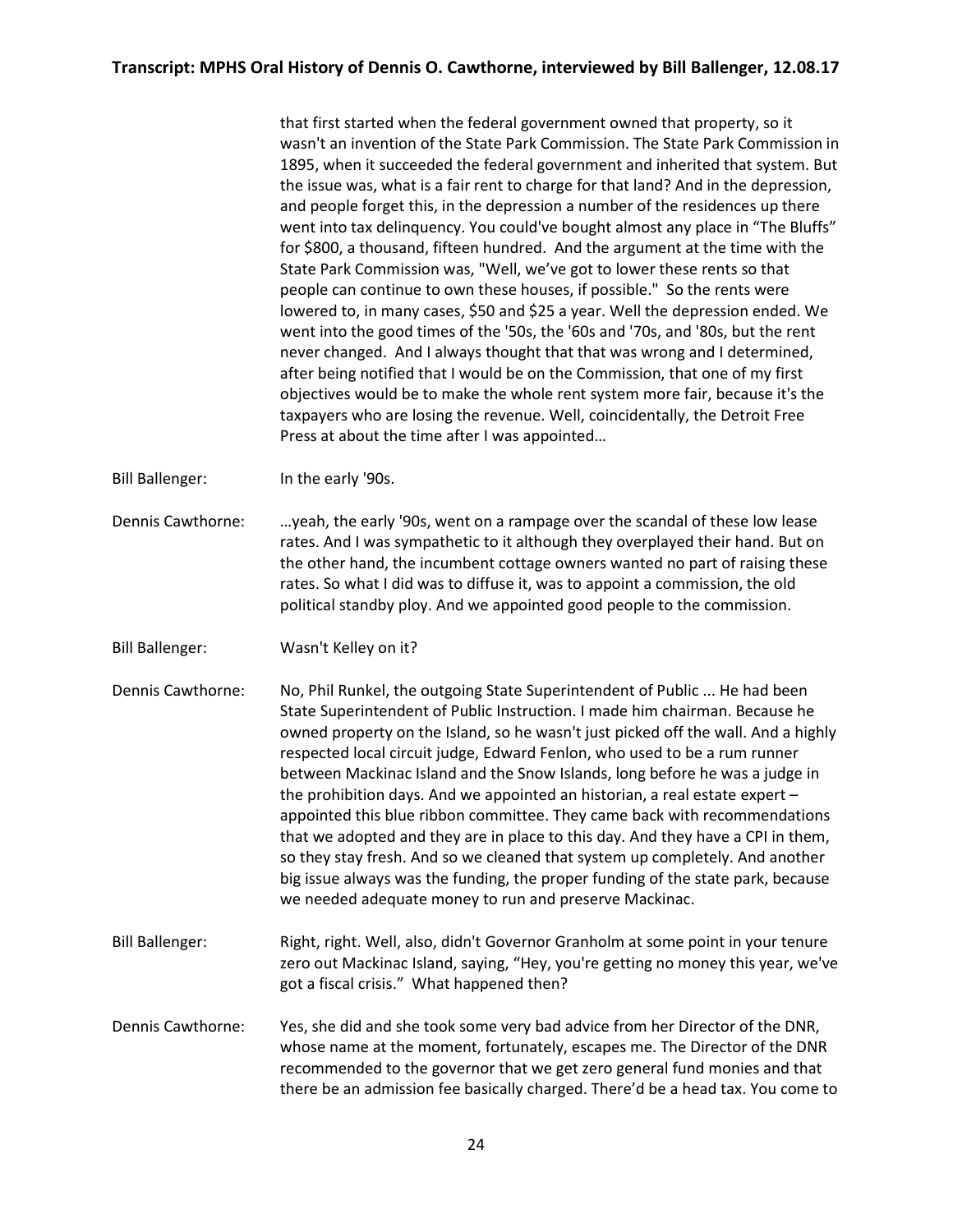Mackinac Island you pay, whatever. I don't know if it was going to be five dollars, I don't know what it was.

- Bill Ballenger: You mean that tourists come over on the ferry and they have to pay a head tax.
- Dennis Cawthorne: And we pointed out that number one, the ferries don't land in the state park, therefore, we don't even know how you can collect this, because they land in the City of Mackinac Island and the park boundaries are very irregular. They're not what you might think, by the way. But the bottom line is that when you come to Mackinac Island, you don't land in the state park, you land in the city. You soon get into the state park, but unless you had gates all over, you could never collect that tax. So, once again, we appointed a citizen's committee to make recommendations. Which quickly came back and said, "This head tax is a bad idea; won't fly." And we came up with some other things, but eventually the governor wisely saw that this is not a good approach and she very wisely, to her credit, dropped the idea, and to this day we do not have a head tax for entering Mackinac Island.
- Bill Ballenger: Let's get to Proposal A, which actually happened earlier than what we just talked about, back in 1994. A famous vote, Proposal A, to completely change the funding mechanism for K-12 public education in Michigan, but it had big ramifications for Mackinac Island and how did you negotiate a solution to that crisis?
- Dennis Cawthorne: In terms of dollar and cents benefit to Mackinac Island, that probably was one of my greatest accomplishments. Proposal A, as you've indicated, was a very drastic proposal at the time and had the effect of greatly reducing property taxes in Michigan, except in the case of Mackinac Island, where, because of high property tax values, we had a very low school millage. So, to adopt the Proposal A formula, whereby it was 18 mills flat and then ... I guess 18 mills flat. We would have had to have doubled our schools tax. Well I discovered that Senator Harry Gast was very…
- Bill Ballenger: …Who was from Southwest Michigan, and he had a little community called Bridgeman, which I think was the only other community in the entire state with a situation like Mackinac Island for other reasons. So you got together with your old buddy Harry Gast, because you served with him in the House.
- Dennis Cawthorne: Yeah, I said, "Harry, we've got to solve this problem for our two communities." And so we did. We wrote into the law that under certain circumstances, your old millage is your base millage. And consequently, instead of paying 18 mills for schools, we only pay like nine mills. And the net result for our business community and for second home owners was huge relief. So that was a very important thing.
- Bill Ballenger: And you saved millions of dollars to these businesses and second home owners.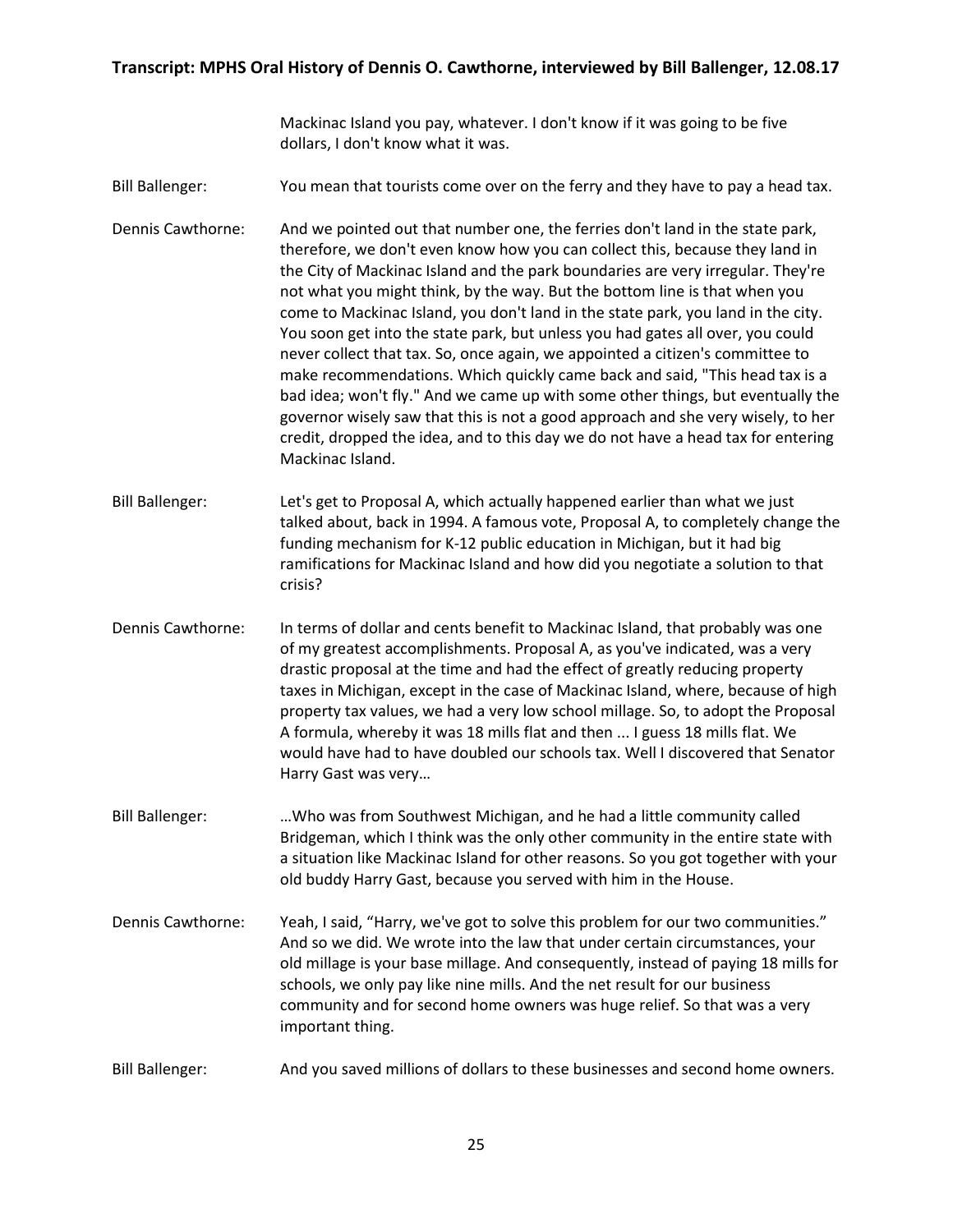- Dennis Cawthorne: Of course, the first homes, the local population, they were okay anyway, because they had homesteads. So homesteads were taxed at a lower level. But it was the second homes and the businesses that would've gotten a huge leap. And by the way, one of the reasons that we never want Mackinac Island schools, even though they only now have 75 students, we do not want a merger with anybody else, because if we have a merger with for example, Saint Ignace, we would inherit their property tax structure. And it would result in a big jump in taxes. So we do not want any mergers.
- Bill Ballenger: What about "the ferry wars?" That was one of the most recent crises you had on the Island?
- Dennis Cawthorne: Yeah, although it was more a private business crisis. Basically the Arnold Line, which has served the Straits since 1878 was sold, and actually I represented in my law/lobbying capacity the buyers of the Arnold Line. But the Arnold Line purchasers did some very foolish things in terms of financing their purchase, and they quickly ran into huge problems, resulting in their being essentially foreclosed on by their note holders. And when it was all said and done, Arnold Line basically went out of business. But we were very concerned about the impact of all that. And indeed, that event, of Arnold Line going out of business, has greatly changed the shape of downtown Mackinac Island. Because prior to that, the great bulk of passengers arrived in the downtown toward Marquette Park. Now the whole scale's been tilted so that most people arrive, actually at the end toward the Village Inn, which has certain positive things. But it resulted in changing the traffic flow. It resulted in buildings that had not been on the market being sold and being redeveloped or developed from the ground up. And so it had a major impact on the Island. And its reverberations are still felt. But there wasn't much that the Commission could do, and by that time I was off the Commission, by the way. But it was a major event on the Island, but nothing that we could do from a governmental standpoint.
- Bill Ballenger: So Star Line and Shepler are the only two ferries right now?
- Dennis Cawthorne: That's correct.
- Bill Ballenger: Arnold is kaput.
- Dennis Cawthorne: Except they still maintain a freight business. Although even it's diminished in size and scope.
- Bill Ballenger: Okay, when you look at Mackinac Island today, compared to the halcyon years of the 1950s, when you first started working there, how do you see the Island today? Do you think it's in better shape, are things going better overall after all these years, half a century later?
- Dennis Cawthorne: Yes, I think a lot of people, when these new buildings go up or there are changes on the Island, a lot of people, they moan and say, "Well the place, the character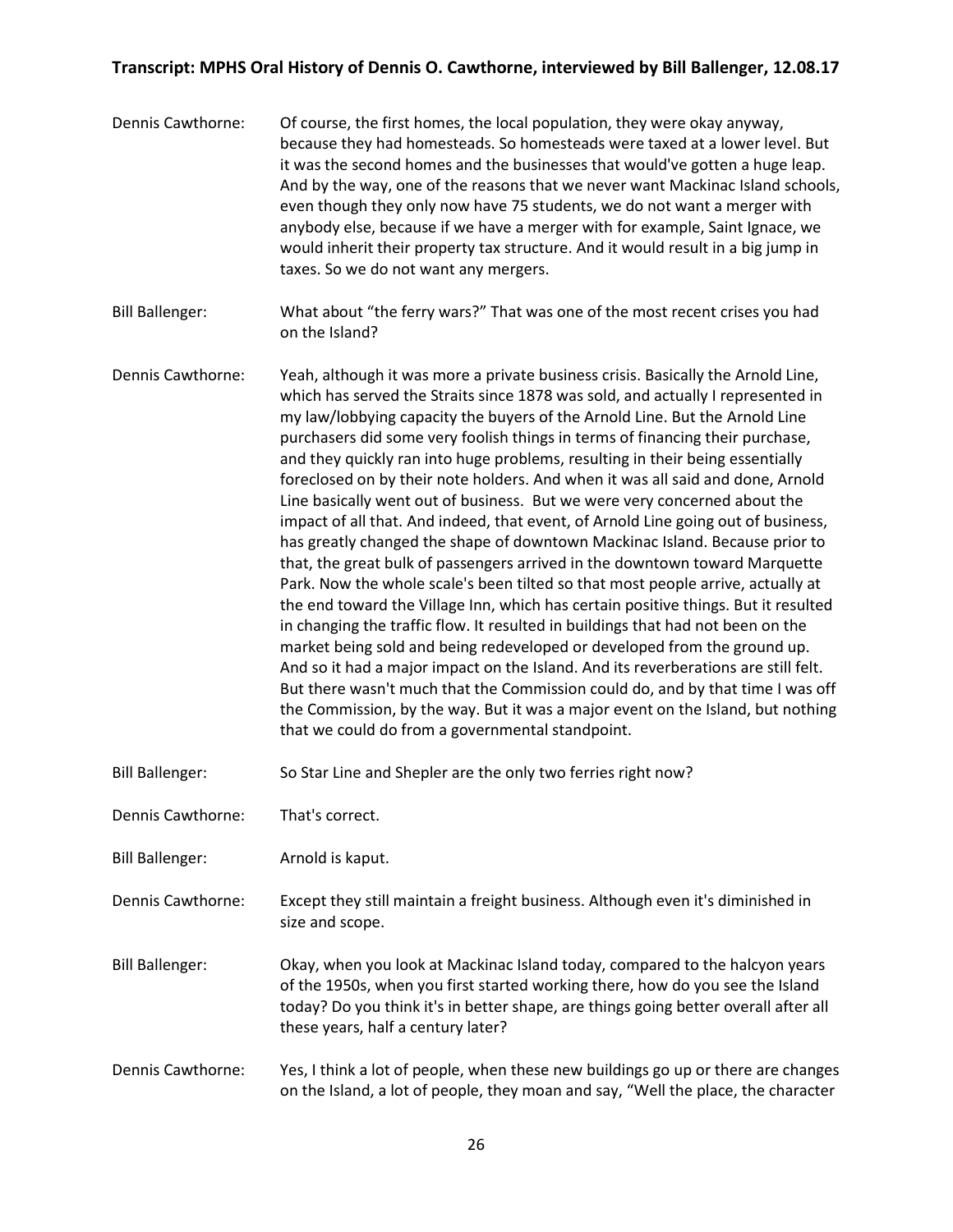is changing, etc. Well, to a certain extent, that's true. However, basically the Island has never been in better shape. The local government is much more sophisticated than it ever was. There are regulations and rules in place that protect it much more than in the past. And I was instrumental, I think it's fair to say, in convincing the city council, because those things were under the jurisdiction of the council, to adopt them. For example, we have a sign ordinance, which we didn't have before. We have now historic preservation districts, which we didn't have before, although I will say it's something of a mixed blessing there. And we have building regulations that we never had before. And the properties are much better cared-for then they ever were before. So if you would look at Mackinac Island as compared to what it was when I first came there in the '60s, the physical shape of it is much better. Yes, there are some aspects of it that have been lost, I don't deny that. But overall, the community is better-protected and it can offer better services and is safer; we have far-better fire protection than we've ever had before. And we've had a mayor there, she's been mayor, Margaret Doud, for over 40 years. She has overseen a lot of very progressive changes, so there's much to be said in a positive sense.

Bill Ballenger: Is the tourist flow into the Island the same as it was back in the '50s? Larger, smaller? Has there been an ebb and flow over the years?

Dennis Cawthorne: That's an interesting question. And there has been an ebb and flow to some extent. We had some leaner years when you wouldn't think we would've had them, maybe in, say, the late '80s, early '90s. Our biggest year ever probably, was the bicentennial year of 1976 by actual count. Then we went into something of a swoon and now we're back pretty well. But one of the interesting things to contemplate is the effect that the Indian casinos have had on leisure time spending. I think a lot of people don't realize what a huge impact that has had. That has taken a lot of discretionary money away from places like Mackinac Island, in my opinion...

- Bill Ballenger: Interesting.
- Dennis Cawthorne: …and has shifted it elsewhere. So that the casinos, as far as the Island looking at it narrowly is concerned, I think were very much of a mixed blessing. But traffic is good, we've had good years, our hotels have never done better than they have the last few years. So the prospects are bright.
- Bill Ballenger: How about The Village Inn, what's happening with The Village Inn now?
- Dennis Cawthorne: The Village Inn is doing well. For the last six years, Grand Hotel leased the business from us. They are going to concentrate on their own properties going forward, so it's a new, and I think, basically a very good chapter that The Village Inn is entering into. We had a very positive relationship with Grand Hotel, and the relationship has ended, but on very positive terms. So we all look forward to…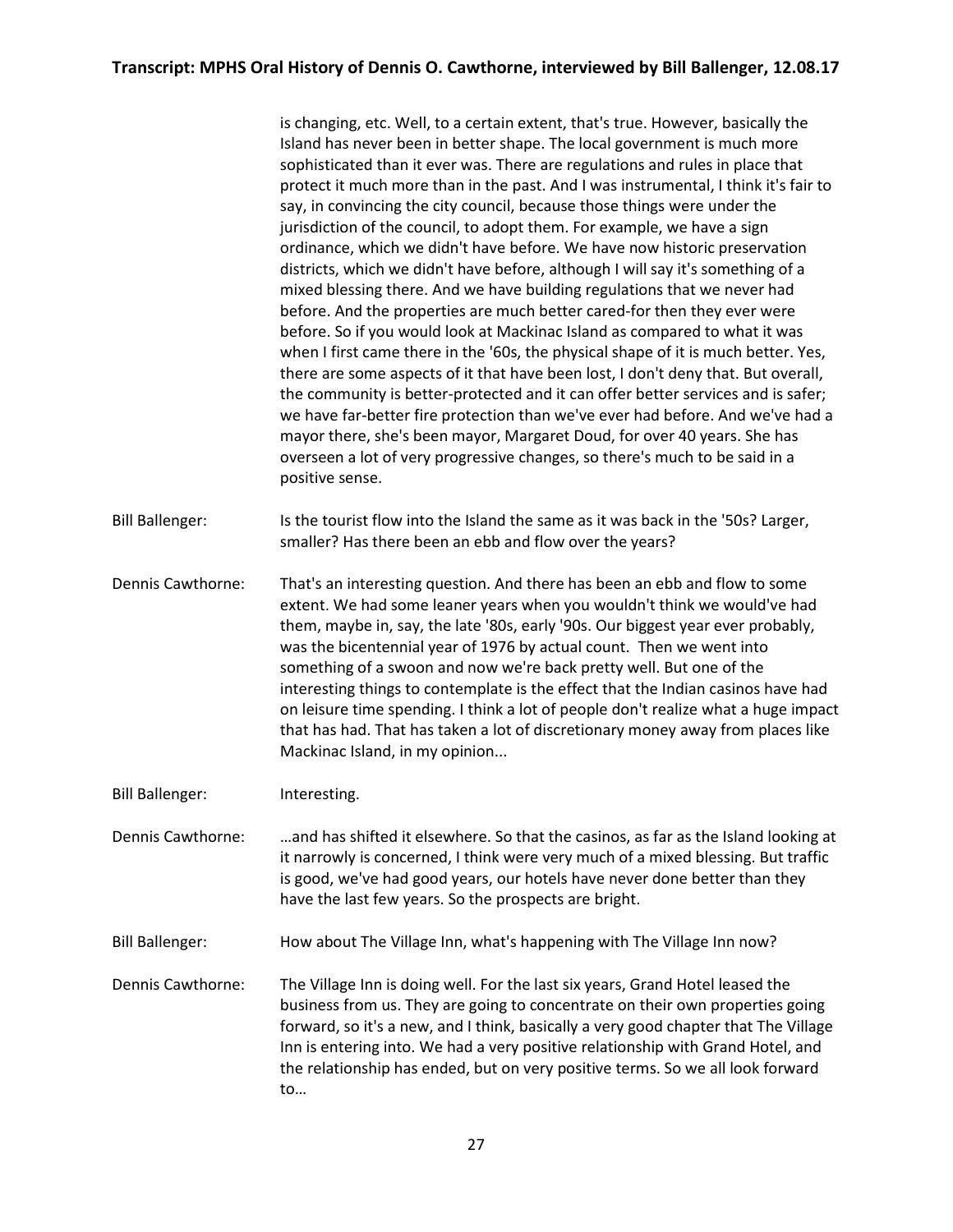- Bill Ballenger: So you're resuming your active involvement in The Village Inn? You're going to be in there polishing glasses?
- Dennis Cawthorne: I'm not going to be in the kitchen. No, probably not. We'll have some good people who will do that. But the old layer between us which was taken care of by Grand Hotel, for example, and before that, another local person, Ron Dufina, that was removed.
- Bill Ballenger: The Grand Hotel itself is such an iconic building and it has such a grand and glorious history all by itself, independent of anything else almost on the Island. Do you feel its prominence on the Island is, let's say proportionately greater today than it was, let's say, back after World War II, or in the early years of the 20th century, or not as much? Have other things built up around it? The infrastructure on the Island, entertainment tours down on main street and elsewhere to the point where maybe The Grand isn't quite as dominant? How do you look at it?
- Dennis Cawthorne: I would say this. I have known the past three operators. First was W. Stewart Woodfield, who was the uncle of Dan Musser, Jr., who's the father of Dan Musser III, who is now the CEO. Grand Hotel has always been very important to the Island and the relationship between Grand Hotel and the local community has always been very positive. The Mussers in particular, senior and junior, have always worked very hard to show their appreciation for the community. For example, every year they have an appreciation night: all the firemen, all the policemen, all the street sweepers. Everyone's invited who has contributed anything to the Island. And so the Musser family's always been very, very generous in supporting the community. So I don't think they're any more dominant or less dominant, but they are certainly very supportive of that community and I know the community appreciates that. Which reminds me that one of the things that I was able to do for the Island, by the way, in connection with this: we now have a very good health system on the Island. We're affiliated with Mackinac Straits Hospital in St. Ignace, which has become a very good rural hospital. One of the things that I was able to do after I left the legislature and was in the law-lobbying field, was to convince Tommy Thompson, the U.S. Secretary of Health and Human Services to designate the Mackinac Island facility with a special designation that no other rural hospital got, and the result was increased federal funds to this day to that facility. And so that's very important.
- Bill Ballenger: Amazing. One last question about Mackinac Island and that is telephone rates. That was a big controversy. What happened on that?
- Dennis Cawthorne: That was something we were able to accomplish for the Island also. Every time you picked up a phone and called St. Ignace or Mackinac City, you were paying a toll. Well, particularly in the case of St. Ignace, which really has a close relationship and always has had with the Island. That was very burdensome and troublesome. So I did go to the Public Service Commission and put some pressure on AT&T, and the result is that at least St. Ignace is no longer a toll call.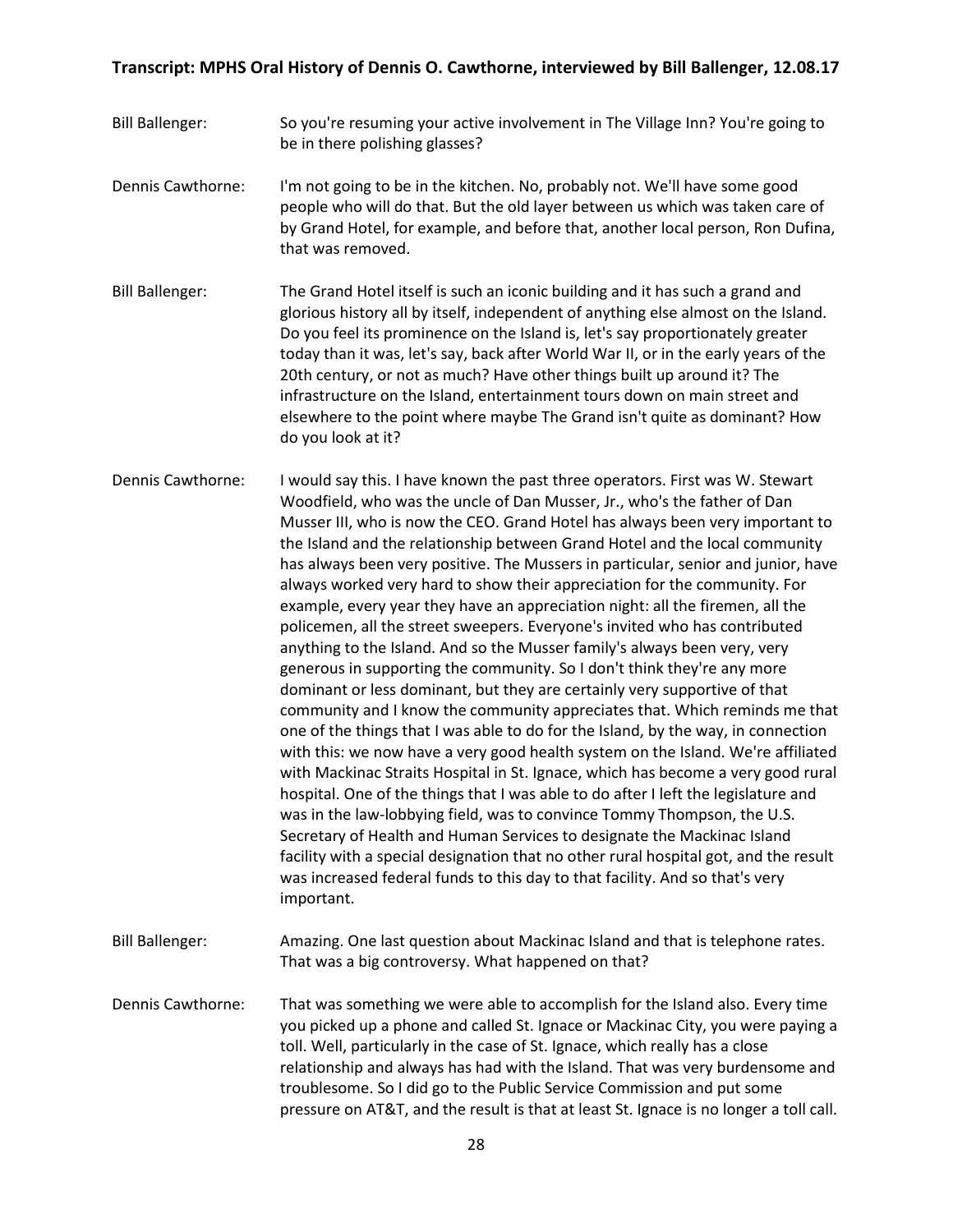And that saved people a lot of money and just made the connection with St. Ignace that much stronger. A lot of people, in their mind's eye, think of Mackinac City and maybe Mackinac Island, but there's never been a very strong relationship. But St. Ignace community and Mackinac Island community has always been a very strong relationship. A lot of loyalty back and forth.

- Bill Ballenger: Interesting. Okay, so at this point, how much time are you spending, in a year let's say, on Mackinac Island, compared to downstate and East Lansing, where I think you've lived over the years. Or do you ever get back to Manistee, are there any Cawthornes left over there? I mean, what's going on?
- Dennis Cawthorne: I have only a handful, well less than a handful of living relatives in the Manistee area, which is too bad, because as you say, our families, on both sides, went back to the 1880s, when my mother's family came from Berlin and my father's family came from Indiana via all sorts of places, and ultimately, England.

I spend nearly all my time from late May to late October on the Island. I enjoy living there, I enjoy our home, which is just a great place. It's humble, but it's a very, very nice place. And the rest of the time I'm in East Lansing, although I do like to travel and I have traveled a lot in the past. I've been on every continent except Antarctica and I have no desire to go to Antarctica, by the way. And so I love to travel and we do a lot of that. As far as the business, it's in the hands of our younger people. We have no ownership interest anymore, although they kindly provide me with a desk and a telephone and even a computer, which I occasionally use.

- Bill Ballenger: So you're down here in the office when you're ensconced in East Lansing, your home most of the time.
- Dennis Cawthorne: That's correct.
- Bill Ballenger: Well listen, Dennis Cawthorne, I want to thank you very much for a tremendous interview. A fantastic career. We've covered hopefully the waterfront; a little bit of everything. If there's anything else you want to get out right now, now's your chance. Otherwise, thank you very much.
- Dennis Cawthorne: I can't think of anything further and I appreciate all the friendship of so many people. I appreciate the good work of the Michigan Political History Society and you've been a great interviewer, and we've had a great relationship over the years. And I hope it continues for a long time to come.
- Bill Ballenger: It will!
- Dennis Cawthorne: Good!